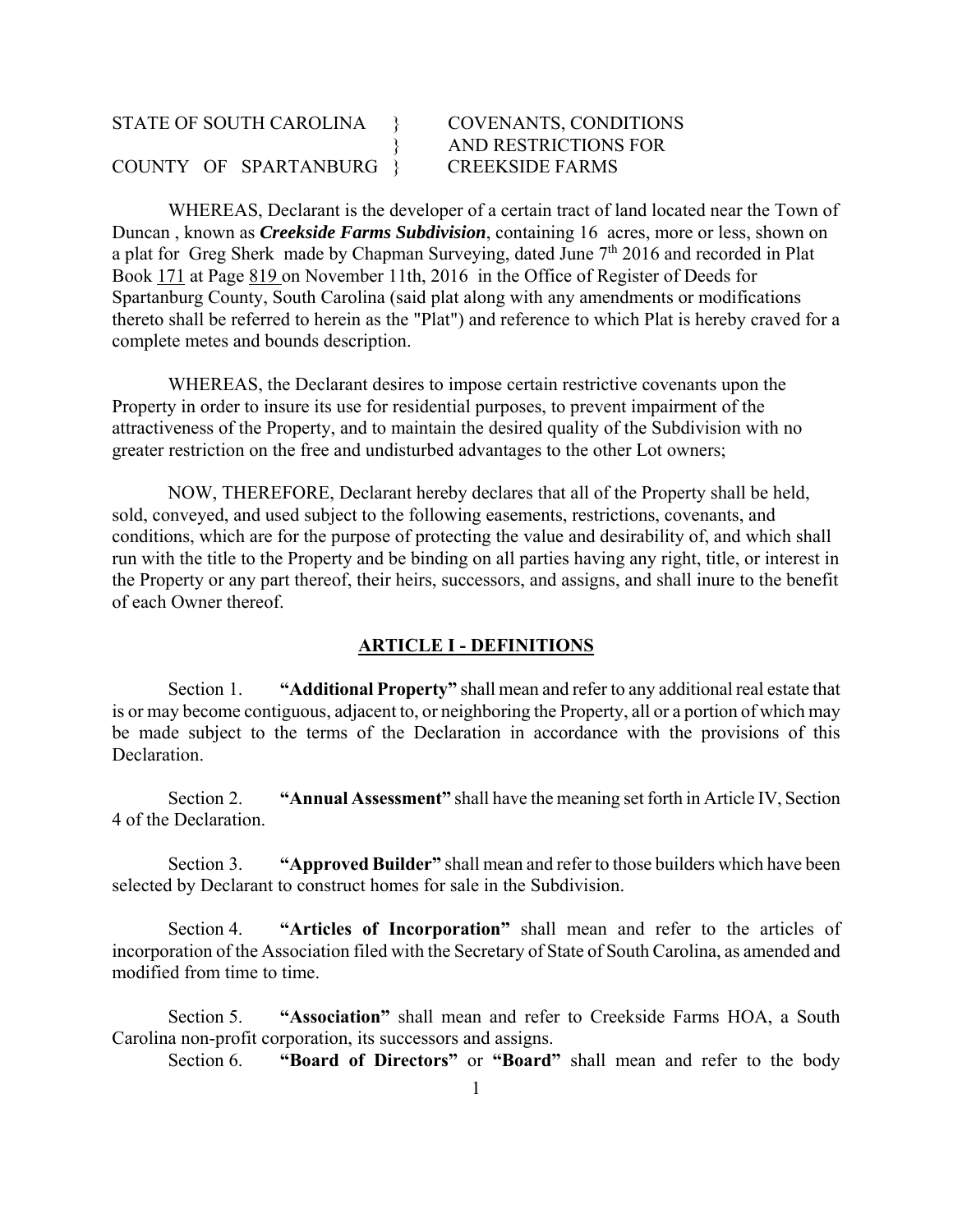responsible for administering the Association, selected as provided in the Bylaws and serving the same role as the board of directors under South Carolina corporate law.

Section 7. **"Bylaws"** shall mean and refer to the bylaws of the Association, as amended and modified from time to time.

Section 8. **"Common Area"** shall mean and refer to those portions of the Property that are designated on the Plat as "Common Area" and/or "Open Space" including but not limited to, any real property or easements owned by the Association for the common use and enjoyment of the Owners together with any other portions of the Property or any Additional Property that shall be designated by Declarant or the Association (as the case may be) as "Common Area" in a recorded amendment to this Declaration or in some other recorded document.

Section 9. **"Declarant"** shall mean and refer to **Greg Sherk,** and its successors and assigns to which the rights of Declarant are specifically assigned as evidenced by an instrument signed by Declarant and recorded with the Office of the Register of Deeds for Spartanburg County, South Carolina. Declarant may, at its option, assign only a portion of its rights hereunder, or all of such rights in connection with the appropriate portions of the Property. In the event of such partial assignment, the assignee shall not be deemed to be the Declarant, but may exercise those rights assigned to it by the Declarant. Any such assignment may be made on a non-exclusive basis. At such time as Declarant no longer is the Owner of a Lot in the Subdivision, the rights of Declarant under this Declaration shall inure without further action to the Association.

Section 10. **"Declaration"** shall mean and refer to this Covenants, Conditions, Easements and Restrictions for Creekside Farms Subdivision, as it may be amended or supplemented from time to time.

Section 11. **"Director"** Intentionally Omitted Section 12. **"Initiation Fee"** shall have the meaning set forth in Article IV, Section 3 of the Declaration.

Section 13. **"Lot"** shall mean and refer to any number plot of land shown on the Plat, excluding the Common Area.

Section 14. **"Member"** shall mean and refer to every person or entity that holds membership with voting rights in the Association.

Section 15. **"Owner"** shall mean and refer to the record owner, whether one or more persons or entities, of a fee simple title to any Lot, including Declarant if it owns a Lot and any Approved Builder that owns a Lot, but excluding those persons having such interest merely as security for the performance of an obligation.

Section 16. **"Plat"** shall mean and refer to: (i) the plat of Creekside Farms Subdivision, recorded in Plat Book 171, Page 819 in the Office of the Register of Deeds for Spartanburg County,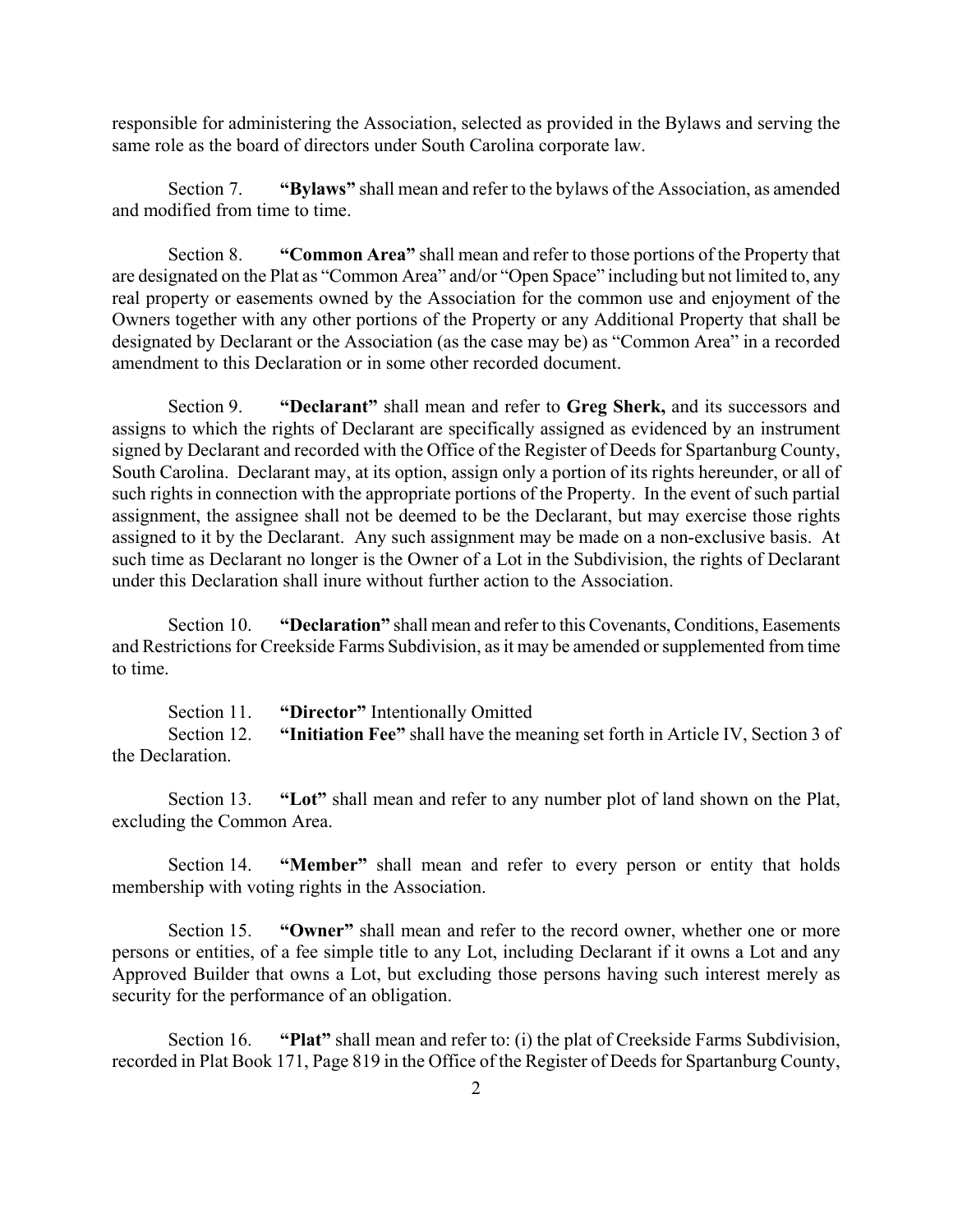and (ii) any revisions, supplements, or amendments thereof, and (iii) subsequent plats of Creekside Farms Subdivision hereafter recorded by Declarant in the Office of the Register of Deeds for Spartanburg County, and any revisions, supplements, or amendments thereto.

Section 17. **"Property"** and **"Properties"** shall mean and refer to the real property shown on the Plat(s) including the Common Area and Lots, and such Additional Property as may hereafter be annexed into the Subdivision as hereinafter provided.

Section 18. **"Special Assessment"** shall have the meaning set forth in Article IV, Section 5 of the Declaration.

Section 19. **"Special Individual Assessment"** shall have the meaning set forth in Article IV, Section 5 of the Declaration.

Section 20. **"Storm Water Management Facility"** shall mean any structural storm water management measure used to treat storm water runoff including, but not limited to, basins, ponds, proprietary devices, low impact development features, water quality buffers, filtration and/or other treatment devices.

Section 21. **"Subdivision"** shall mean and refer to the Property commonly known as Creekside Farms Subdivision as the same is shown on the Plat including the Common Area(s), if any.

### **ARTICLE II - PROPERTY RIGHTS**

**Section 1.** Owners' Easements of Enjoyment. Every Owner shall have a right and easement of enjoyment in and to the Common Area that shall be appurtenant to and shall pass with the title to every Lot, subject to the following provisions:

(a) The right of the Association to charge reasonable fees for the maintenance and lighting of entrances, the Common Area, fences, landscaping, sprinkler systems, light fixtures and related bulbs and other reasonable expenses.

(b) The right of the Association and Declarant to suspend the voting rights of an Owner for any period not to exceed sixty (60) days for any infraction of the Association's published rules and regulations and the right of the Association to impose a Special Individual Assessment for such infractions;

(c) The right of the Association to dedicate or transfer all or any part of the Common Area to any public agency or authority. Except as provided otherwise herein, no such dedication or transfer by the Association shall be effective unless an instrument agreeing to such dedication or transfer is signed by two-thirds (2/3) of each class of members and has been recorded with the Office of Register of Deeds for Spartanburg County, South Carolina;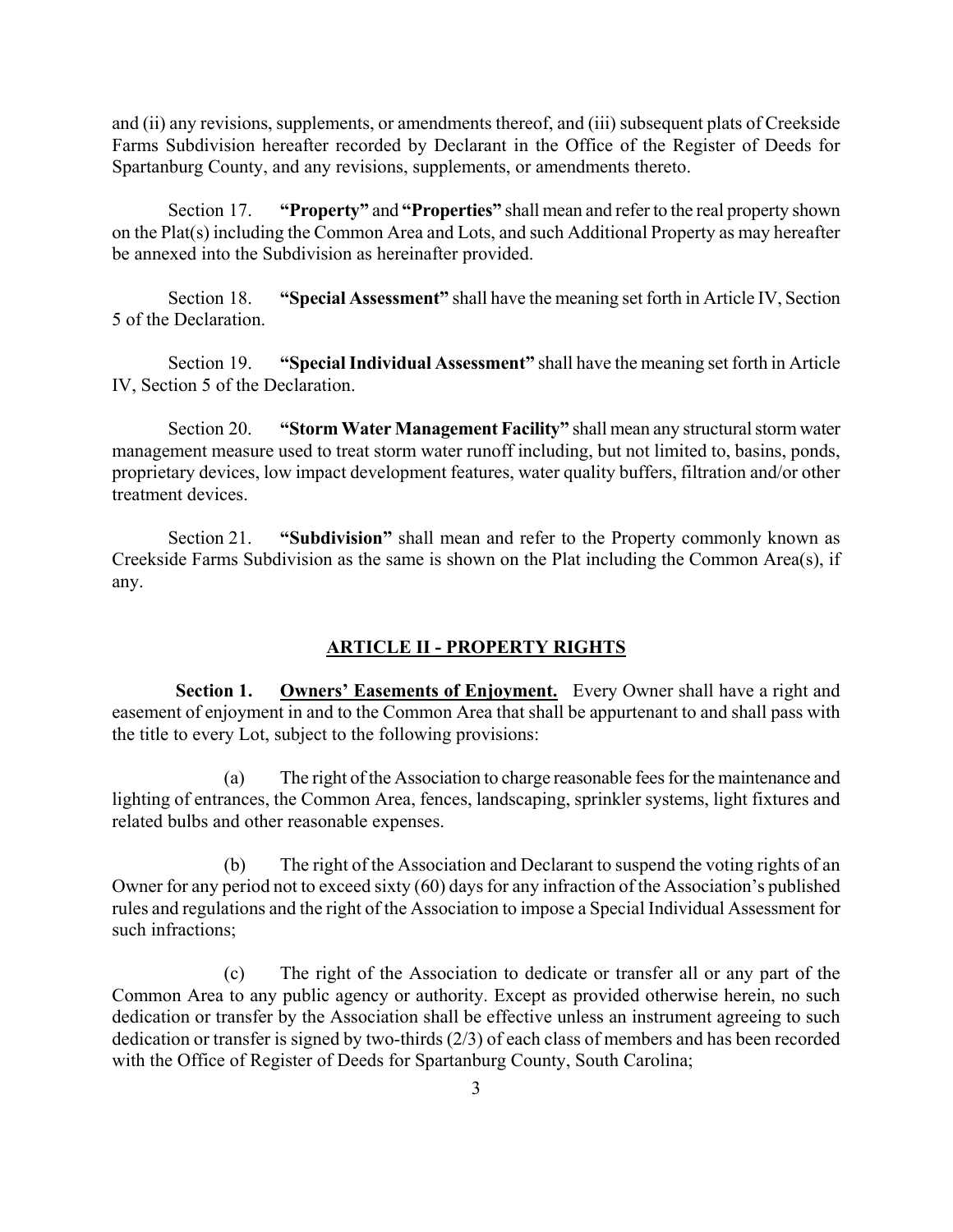(d) The right of the Association, in accordance with the Articles of Incorporation and its Bylaws, to impose regulations for the use and enjoyment of the Common Area and improvements thereon, which regulations may further restrict the use of the Common Area;

(e) The right of the Association, in accordance with its Articles of Incorporation and its Bylaws, to borrow money for the purpose of improving the Common Area and facilities thereon. No such mortgage of the Common Area shall be effective unless an instrument agreeing to such mortgage of the Common Area is signed by two-thirds (2/3) of each class of members; and

(f) The right of the Association to exchange portions of the Common Area with the Declarant for substantially equal areas of the properties for the purpose of eliminating unintentional encroachments of improvements onto portions of the Common Area or for any other purpose or reason.

**Section 2.** Delegation of Use. Any Owner may delegate, in accordance with the Bylaws, his or her rights of enjoyment of the Common Area to the members of his or her immediate family and their guests, tenants, or contract purchasers who reside on the Lot of such Owner.

**Section 3.** Leases of Lots. Any lease agreement between an Owner and a lessee for the lease of such Owner's residence on its Lot shall provide that the terms of the lease shall be subject in all respects to the provisions of this Declaration, the Articles of Incorporation, and the Bylaws and that any failure by the lessee to comply with the terms of such documents shall be a default under the terms of the lease.

**Section 4. Declarant's Covenant to Convey Title to Common Area.** Declarant hereby covenants for itself, its successors and assigns, that it will convey fee simple title to its property designated herein as Common Area to the Association any time before such time as the Declarant conveys the last Lot to some person other than Declarant. Additionally, if Storm Water Management Facilities are located within the Common Area, the Declarant shall take the following actions at or prior to the time in which the Subdivision is fifty (50%) percent built: (1) convey fee simple title to the applicable Storm Water Management Facilities to the Association, and (2) file any and all necessary documentation defining the responsible party for maintaining the Storm Water Management Facilities with the Director. The Common Area shall be free from any monetary liens but subject to easements of record, including any easements established by this Declaration. The Association shall accept the conveyance of all such Common Area and Storm Water Management Facilities pursuant to this Section. Similarly, Declarant will convey to the Association such additional Common Area as is annexed in the future, immediately following its annexation pursuant to the terms of this Declaration. The Association shall accept the conveyance of all such additional Common Area pursuant to this Section.

### **ARTICLE III- MEMBERSHIP AND VOTING RIGHTS**

**Section 1.** Membership. Every Owner shall be a Member of the Association.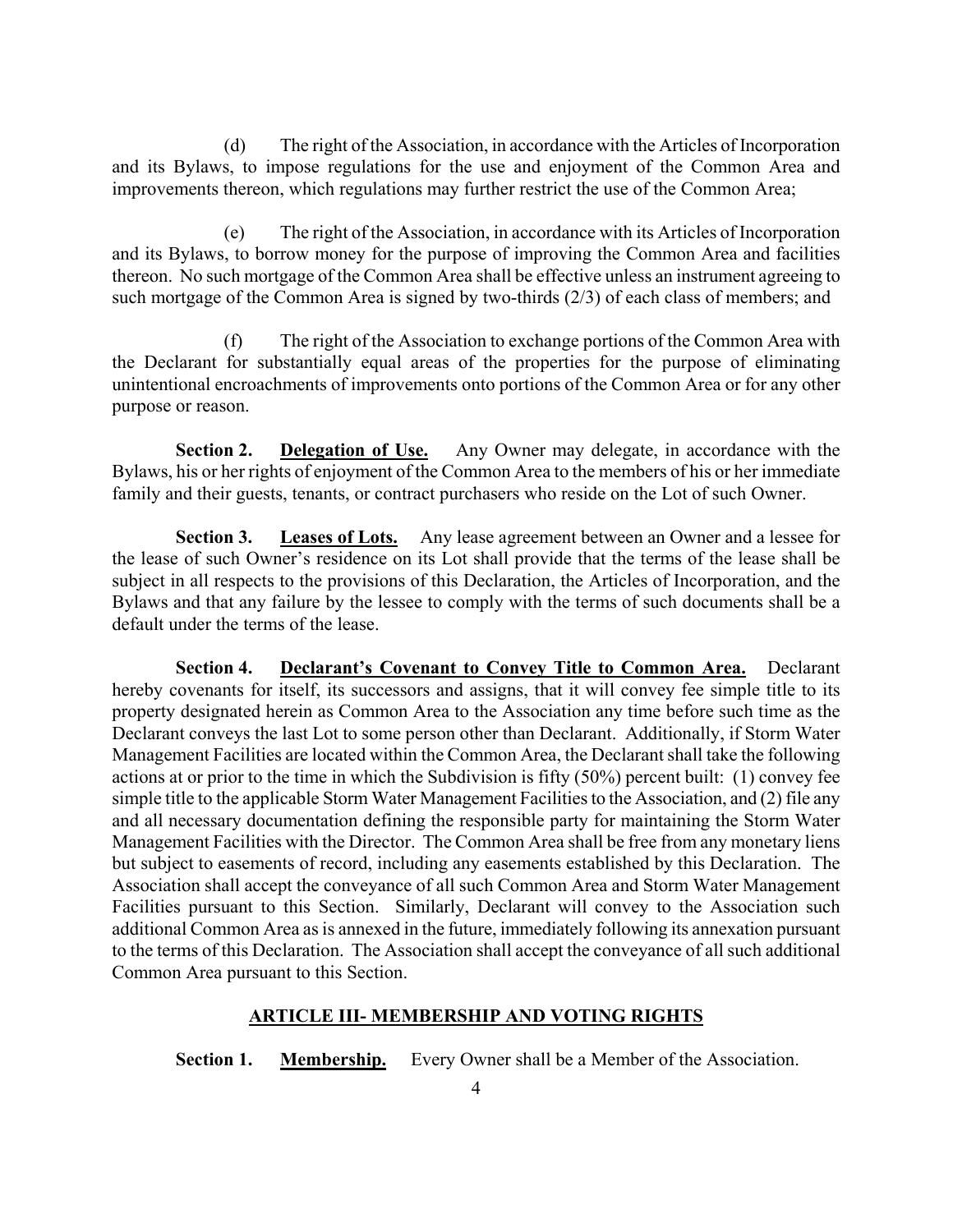Membership shall be appurtenant to and may not be separated from ownership of a Lot.

**Section 2. Voting Rights.** The Association shall have two classes of voting membership:

 **Class A Members.** "Class A Members" means all Owners, with the exception of the Declarant and Approved Builder(s), and shall be entitled to one (1) vote for each Lot owned. When more than one person holds an interest in any Lot, all such persons shall be members. The vote for such Lot shall be exercised as the owners of the specific Lot determine, but in no event shall more than one vote be cast with respect to any Lot.

 **Class B Members**. "Class B Members" means the Declarant and any Approved Builder(s) who own a Lot within the Subdivision, and shall be entitled to three (3) votes for each Lot owned by Declarant or Approved Builder(s), respectively.

The Class B Membership shall cease and be converted to Class A Membership when Declarant and any Approved Builder(s) elect by written notice to the Association to convert their Class B Membership to Class A Membership or when the last Lot in the Subdivision is transferred by deed to an entity or individual other than the Declarant or an Approved Builder.

# **ARTICLE IV - COVENANT FOR MAINTENANCE AND ASSESSMENTS**

**Section 1. Creation of the Lien and Personal Obligation of Assessments.** Each Owner of any Lot (except for Declarant and Approved Builder(s)) by acceptance of a deed therefor, whether or not it shall be so expressed in such deed, is deemed to covenant and agree to pay to the Association: (1) a one-time Initiation Fee, (2) annual assessment or charges, and (3) special assessments for capital improvements, such assessments to be established and collected as herein provided. The "Initiation Fee" shall be a charge collected at the initial closing of a Lot to an entity other than the Declarant or an Approved Builder, and again each time the subject Lot is transferred of record. The Annual Assessments, Special Assessments, and Special Individual Assessments (collectively "Assessments" and individually an "Assessment") together with interest, costs, and reasonable attorneys' fees, shall be a charge on the land and shall be a continuing lien upon the Lot against which each such Assessment is made as of that date upon which such Assessment is made and continuing until paid. Each such fee and Assessment, together with interest, costs, and reasonable attorneys' fees, shall also be the personal obligation of the person who was the Owner of such lot at the time when the Assessment fell due. The personal obligation for delinquent Assessments shall not pass to such Owner's successors in title unless expressly assumed by them, but shall remain a lien upon the transferred lot.

#### **Section 2. Purpose of Assessments.**

(a) The Assessments levied by the Association shall be used exclusively to promote the recreation, health, safety and welfare of the residents of the Subdivision and in particular for the improvement and maintenance of services and facilities devoted to this purpose and related to the use and enjoyment of the Common Area, including, but not limited to,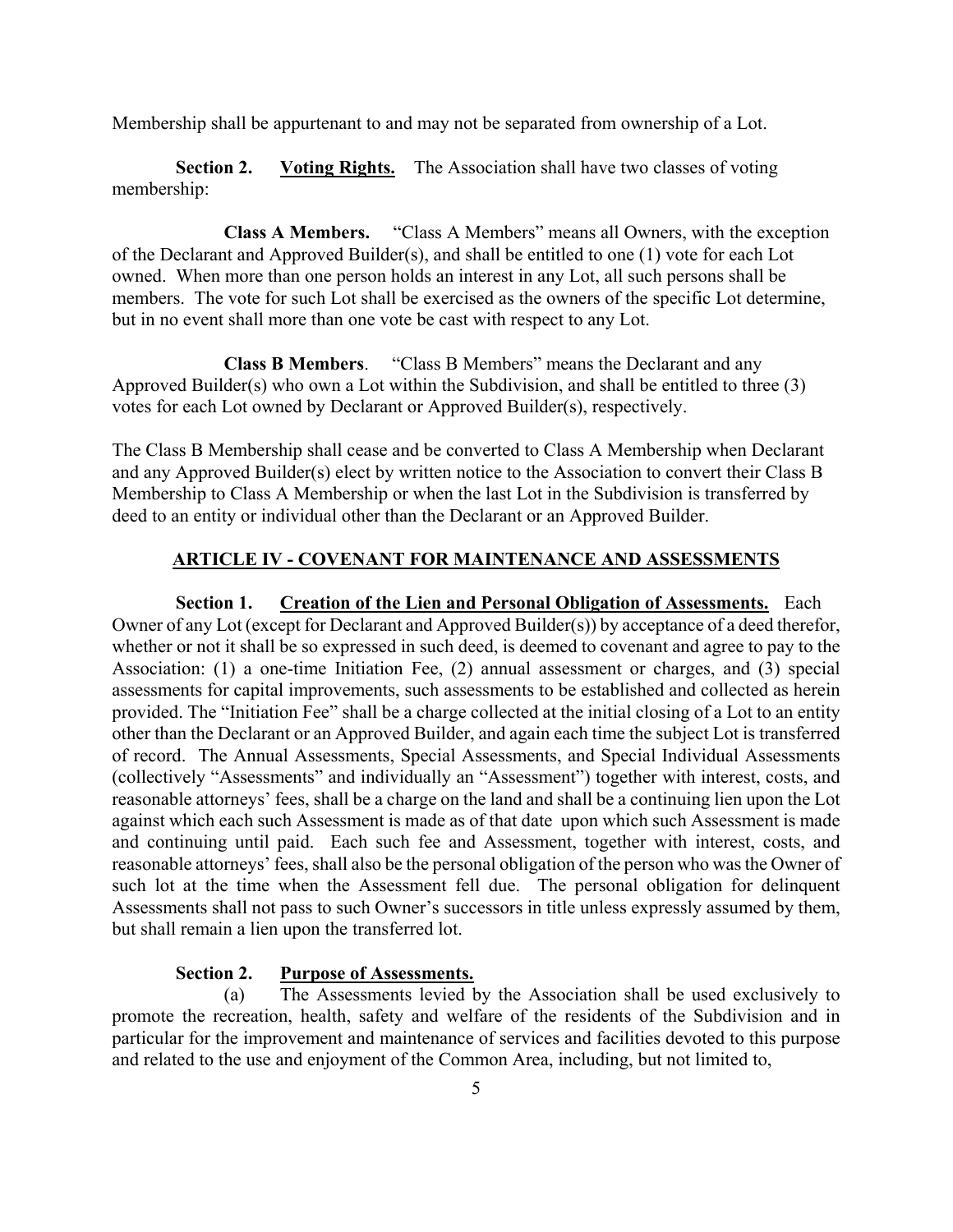- i. the costs of repairs, replacements and additions, labor, equipment, materials management and supervision of the Common Area;
- ii. the payment of taxes assessed against the Common Area;
- iii. the maintenance of water and sewer mains in and upon the Common Area;
- iv. the maintenance of open spaces and streets which have not been accepted for dedication by a public authority, roadway medians and islands (including medians and islands located in dedicated right-of-way), drives and parking areas within the Common Area,
- v. the procurement and maintenance of insurance in accordance with the Bylaws;
- vi. the maintenance of lakes, ponds, retention areas or other bodies of water located within the Common Area, if any, as well as the maintenance of dams and areas surrounding such water;
- vii. the maintenance of any "sign easement" areas located on any Lot, as shown on the Plat;
- viii. the maintenance of entranceways, landscaping and lighting of the Common Area, road medians, islands and entranceways, and the lighting of streets (whether public or private);
- ix. the payment of charges for garbage collection and municipal water and sewer services furnished to the Common Area;
- x. the costs associated with duties of the Architecture Review Committee;
- xi. the employment of attorneys, management companies, and other agents to represent the Association when necessary;
- xii. the provision of adequate reserves for the replacement of capital improvements including, without limiting the generality of the foregoing, paving, and any other major expense for which the Association is responsible; and such other needs as may arise.

(b) The Association shall establish and maintain an adequate reserve fund for the periodic maintenance, repair and replacement of improvements to the Common Area and those other portions of the Subdivision which the Association may be obligated to maintain. Such reserve fund is to be established out of the Annual Assessments or Special Assessments for common expense.

(c) All monies collected by the Association shall be treated as the separate property of the Association, and such monies may be applied by the Association to the payment of any expense of operating and managing the Subdivision, or to the proper undertaking of all acts and duties imposed upon it by virtue of this Declaration, the Articles of Incorporation and the Bylaws. When a Lot Owner shall cease to be a member of the Association by reason of his divestment of ownership of his Lot, by whatever means, the Association shall not be required to account to such Owner for any share of the funds or assets of the Association, which may have been paid to the Association by such Owner, as all monies which any Owner has paid to the Association shall be and constitute an asset of the Association which may be used in the operation and management of the Subdivision.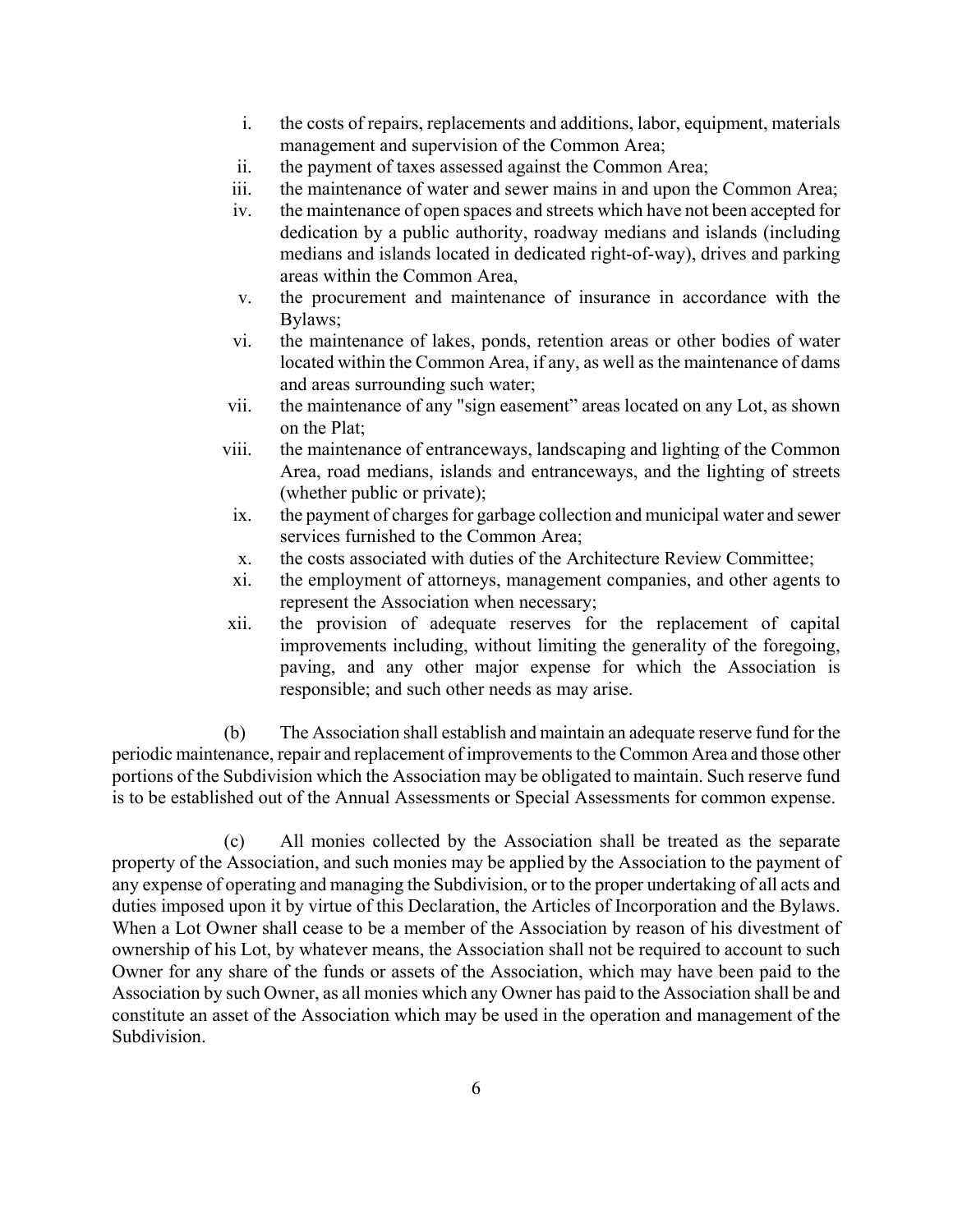(d) The Declarant and the Association shall be responsible for maintenance and repair of the Storm Water Management Facilities until title to the Storm Water Management Facilities is transferred to the Association pursuant to Article II, Section 4 above, at which time the Association shall be solely responsible for the maintenance and repair thereof. Maintenance and repair of the Storm Water Management Facilities is mandatory per local, state, and federal regulations.

**Section 3. Initiation Fee.** The Initiation Fee shall be assessed in the amount of one-third (1/3) of the Annual Assessment paid by the purchaser of a Lot and shall be paid or transferred to the Association contemporaneously with each transfer of ownership of any Lot to a party other than the Declarant or an Approved Builder. The Initiation Fee shall not be prorated. The Initiation Fee shall be used for common expenses and can be used for unforeseen expenditures or to acquire equipment or services deemed necessary or desirable by the Board for common Association purposes.

**Section 4. Annual Assessment.** The initial Annual Assessment shall be set by the Declarant. Once the initial Annual Assessment has been set, the Annual Assessment shall be paid on a calendar year basis unless changed by the Board of Directors.

#### **Section 5. Special Assessments and Special Individual Assessments.**

 (a) In addition to the Annual Assessments, the Association may levy, in any calendar year, a Special Assessment applicable to that year only for the purpose of defraying, in whole or in part, the cost of any construction, reconstruction, repair, or replacement of a capital improvement in the Subdivision, or for other special or extraordinary, but not recurring purposes, as identified and approved by the Board, provided that any such assessment shall be approved by an affirmative vote of 2/3 of all Owners who are voting in person or by proxy at a meeting duly called for this purpose at which a quorum is present. No Owner may waive or otherwise escape liability for the assessments provided for herein by abandonment of his lot or otherwise.

 (b) In addition to the Annual Assessments and the Special Assessments, the Board shall have the power to levy a Special Individual Assessment applicable to any particular Owner (1) for the purpose of paying the cost of any construction, reconstruction, repair or replacement of any damaged component of the Common Area, including the public roads (prior to their acceptance for public maintenance), whether occasioned by an act or omission of such Owner, members of such Owner's family, or such Owner's agents, guests, employees, or invitees and not as a result of ordinary wear and tear, or (2) for the payment of fines, penalties, or other charges imposed against any Owner relative to such Owner's failure to comply with the terms and provisions of this Declaration, the Bylaws, or any rules and regulations promulgated by the Association or Declarant pursuant to this Declaration or the Bylaws. The due date of any Special Individual Assessment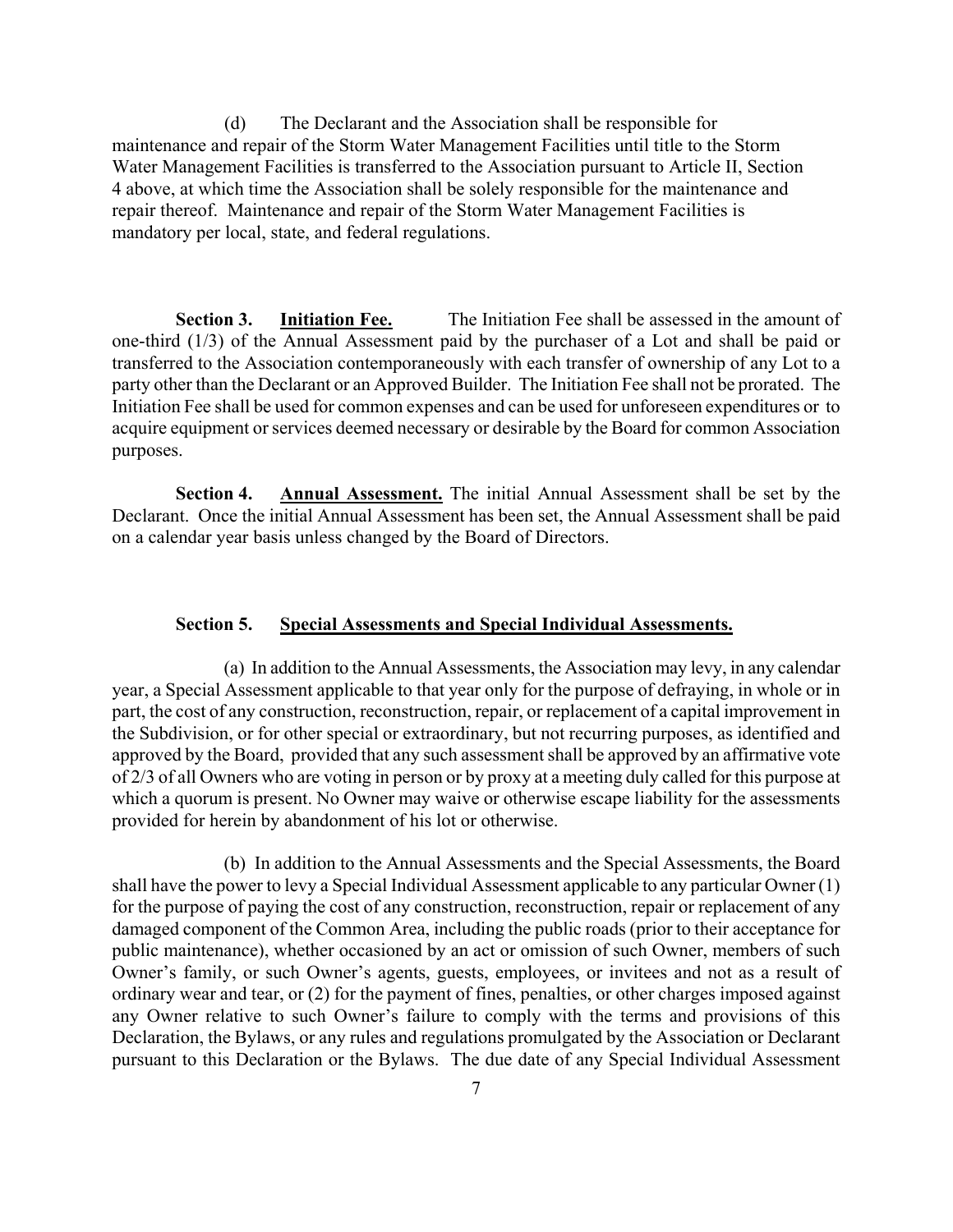levied pursuant to this Section shall be fixed in the Board's resolution authorizing such Special Individual Assessment. Upon the establishment of a Special Individual Assessment, the Board shall send written notice of the amount and due date of such Special Individual Assessment to the affected Owner(s) at least ten (10) days prior to the date upon which such Special Individual Assessment shall be due.

**Section 6. Notice and Quorum for any Action Authorized under Sections 4 and 5.** Written notice of any meeting called for the purpose of taking any action authorized under Section 4 or 5 shall be sent to all Owners not less than thirty (30) days and no more than sixty (60) days in advance of the meeting. At the first such meeting called, the presence of Owners or of proxies entitled to cast forty (40%) percent of all the votes of each class of membership shall constitute a quorum. If the required quorum is not present, another meeting may be called subject to the same notice requirement, and the required quorum at the subsequent meeting shall be one-half *(½)* of the required quorum at the preceding meeting. No such subsequent meeting shall be held more than sixty (60) days following the preceding meeting.

**Section 7. Uniform Rate of Assessment**. Both Annual Assessments and Special Assessments must be fixed at a uniform rate for all Lots.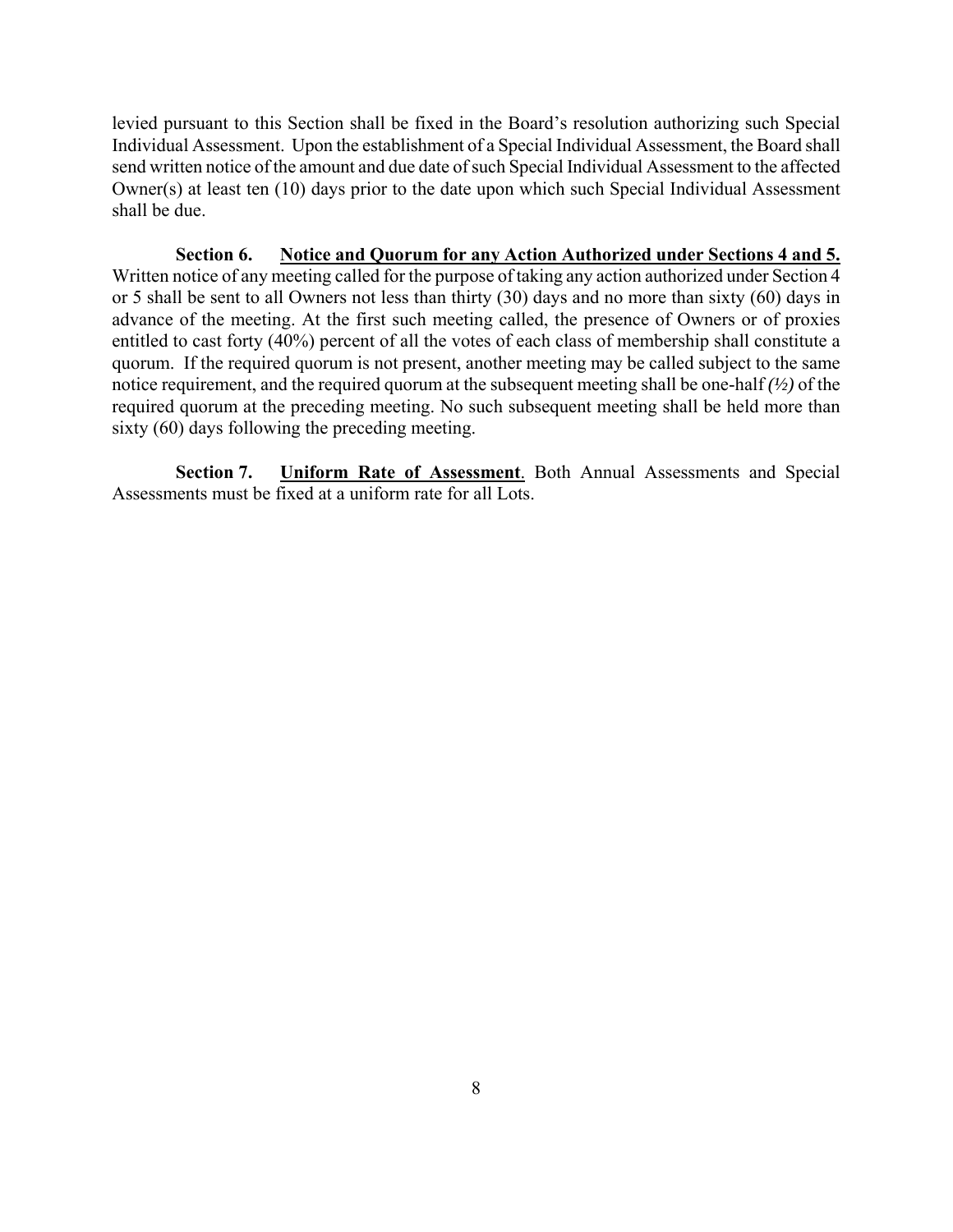**Section 8. Date of Commencement of Annual Assessments.** The Annual Assessments provided for herein shall commence as to all Lots owned by Class A Members as of the filing of this Declaration. The first Annual Assessment shall be adjusted according to the number of months remaining in the calendar year. Subsequent Annual Assessments will be due not more than once in a twelve month period as determined by the Board. The Board shall fix the amount of the Annual Assessment against each Lot at least thirty (30) days in advance of each Annual Assessment period. Written notice of the Annual Assessment shall be sent to every Owner subject thereto. The due dates shall be established by the Board. The Association shall, upon demand, and for a reasonable charge, furnish a certificate signed by an officer of the Association setting forth whether the Assessments on a specified Lot have been paid. A properly executed certificate of the Association as to the status of Assessments on a Lot is binding upon the Association as of the date of its issuance.

 Notwithstanding the provisions of this Section 8, Lots owned by Declarant or Approved Builder(s) shall be exempt from the Initiation Fee, Annual Assessments, Special Assessments, and Special Individual Assessments during Declarant's or Approved Builder'(s) ownership of the Lot(s). The Initiation Fee, Annual Assessments, Special Assessments, and Special Individual Assessments for such Lot(s) shall commence upon the date of sale of the Lot to a Class A Member.

**Section 9. Effect of Nonpayment of Assessments: Remedies of the Association.** Any Initiation Fee, Annual Assessment, Special Assessment, or Special Individual Assessment not paid within thirty (30) days after the due date shall be subject to a \$25 late fee and bear interest from the due date at the rate of fifteen (15%) percent per annum. The Association may bring an action at law or in equity against the Owner personally obligated to pay the same, or foreclose the lien created herein against the Lot subject to the Assessment in the same manner as prescribed by the laws of the State of South Carolina for the foreclosure of mortgages, and interest, costs, and reasonable attorney's fees for representation of the Association in such action or foreclosure shall be added to the amount of such Assessment. No Owner may waive or otherwise escape liability for payment of the Assessment provided for herein by nonuse of the Common Area or abandonment of his or her Lot nor shall damage to or destruction of any Improvements on any Lot by fire or other casualty result in any abatement or diminution of the Assessments provided for herein.

**Section 10. Effect of Default in Payment of Ad Valorem Taxes or Assessments for Public Improvements by Association.** Upon default by the Association in the payment to the appropriate governmental authority of any ad valorem taxes levied against the Common Area or assessments for public improvements to or for the benefit of the Common Area, which default shall continue for a period of six (6) months, each Owner of a Lot in the Subdivision shall become personally obligated to pay to the taxing or assessing governmental authority a portion of such unpaid taxes or assessments (including any late payment penalties) in an amount determined by dividing the total taxes, assessments, and penalties due the governmental authority by the total number of Lots in the Subdivision. If such sum is not paid by the Owner within thirty (30) days following receipt of notice of the amount due, then such sum shall become a continuing lien on the Lot of the then Owner, his heirs, devisees, personal representatives and assigns, and the taxing or assessing governmental authority may either bring an action at law or equity or may elect to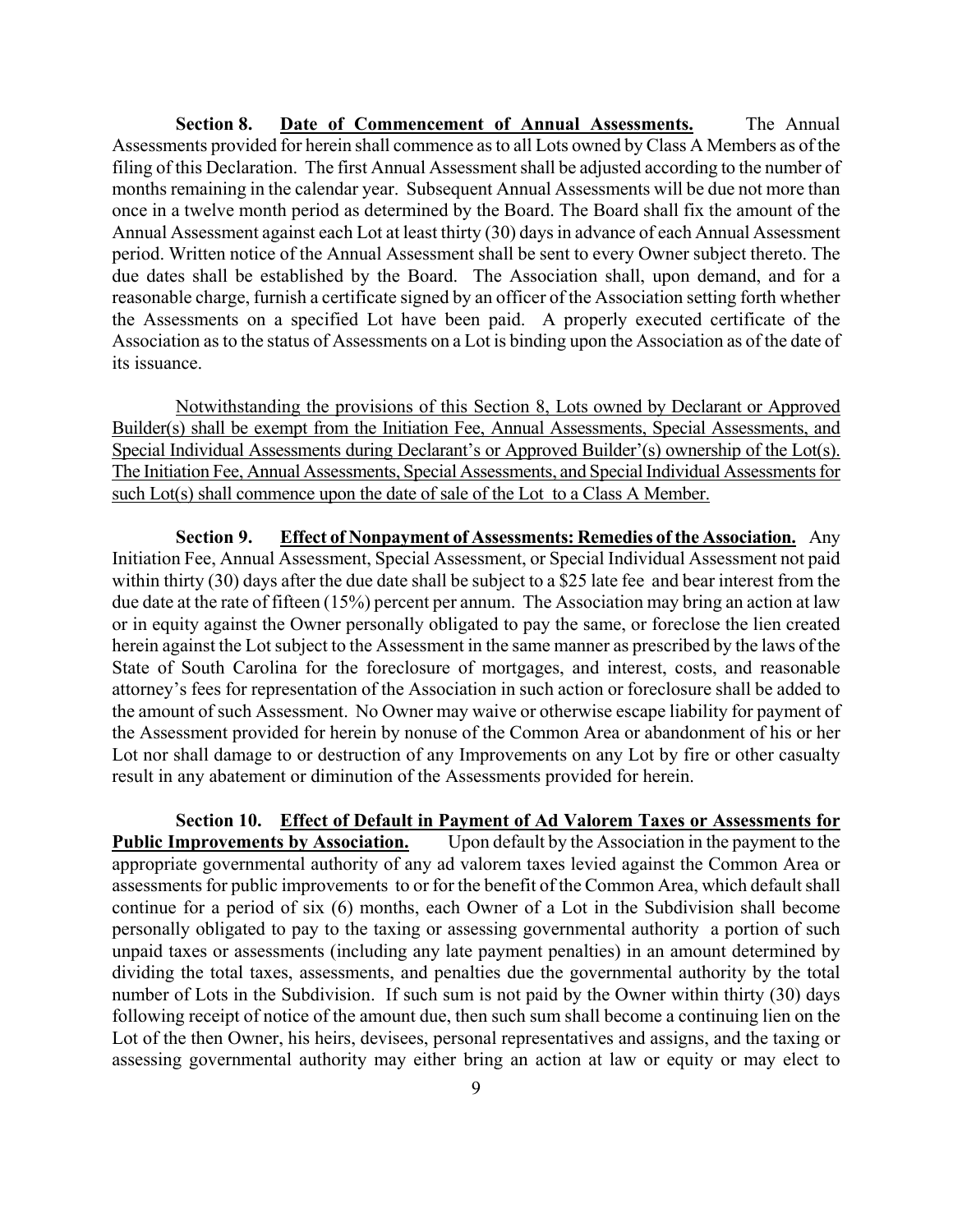foreclose the lien against the Lot of the Owner. This Section shall not become applicable until Class B Membership ceases to exist.

**Section 11. Subordination of the Lien to Mortgages.** The lien of the Assessments against a Lot provided for herein shall be subordinate to the lien of any first mortgage upon such Lot. Sale or transfer of any Lot shall not affect the assessment lien. However, the sale or transfer of any lot pursuant to mortgage foreclosure or any proceeding in lieu thereof shall extinguish the lien of such assessments as to payments which became due prior to such foreclosure sale or transfer. No foreclosure sale or transfer shall relieve such Lot from liability for any Assessments thereafter becoming due or from the lien thereof.

**Section 12. Obligation of the Declarant with respect to Maintenance Assessments.** So long as the Declarant owns at least one Lot in the subdivision, Declarant may opt to either pay all expenditures in excess of collections (deficit funding) or choose to have its Lots subject to the regular Assessments. After fifty (50%) percent of the Lots are conveyed to Owners other than the Approved Builder (s), any such deficit funding will be considered a loan to the Association and Declarant may require the Association to reimburse Declarant in full prior to the expiration of Class B Membership.

# **ARTICLE V – COVENANT FOR STORM WATER MANAGEMENT FACILITES**

 **Section 1. Responsibilities and Maintenance of Common Areas.** Subject to the provisions of Article II, Section 4 of this Declaration, the Declarant and its successors and assigns, including the Association, will own and maintain the Common Area and all Storm Water Management Facilities (structural and non-structural) located within the Common Area, including but not limited to, structural and non-structural Storm Water Management Facilities, buffers, low impact development and associated elements. Within these areas, no structure, planting or other material shall be placed or permitted to remain which may damage or interfere with the performance of storm water features, easements, buffer areas or which may change the direction of flow of storm water or drainage channels, or obstruct or retard the flow of water through the storm water features in these areas.

**Section 2.** Adherence to Storm Water Plan. The Association shall maintain the Storm Water Management Facilities in accordance with the approved storm water plan (Permit # 42- 15-12-04) and the maintenance requirements for each element of the Storm Water Management Facilities, including manufactured devices.

- (a) The Declarant, its heirs, successors and assigns, will perform the work necessary to keep the Storm Water Management Facilities in good working order as appropriate.
- (b) [Omitted]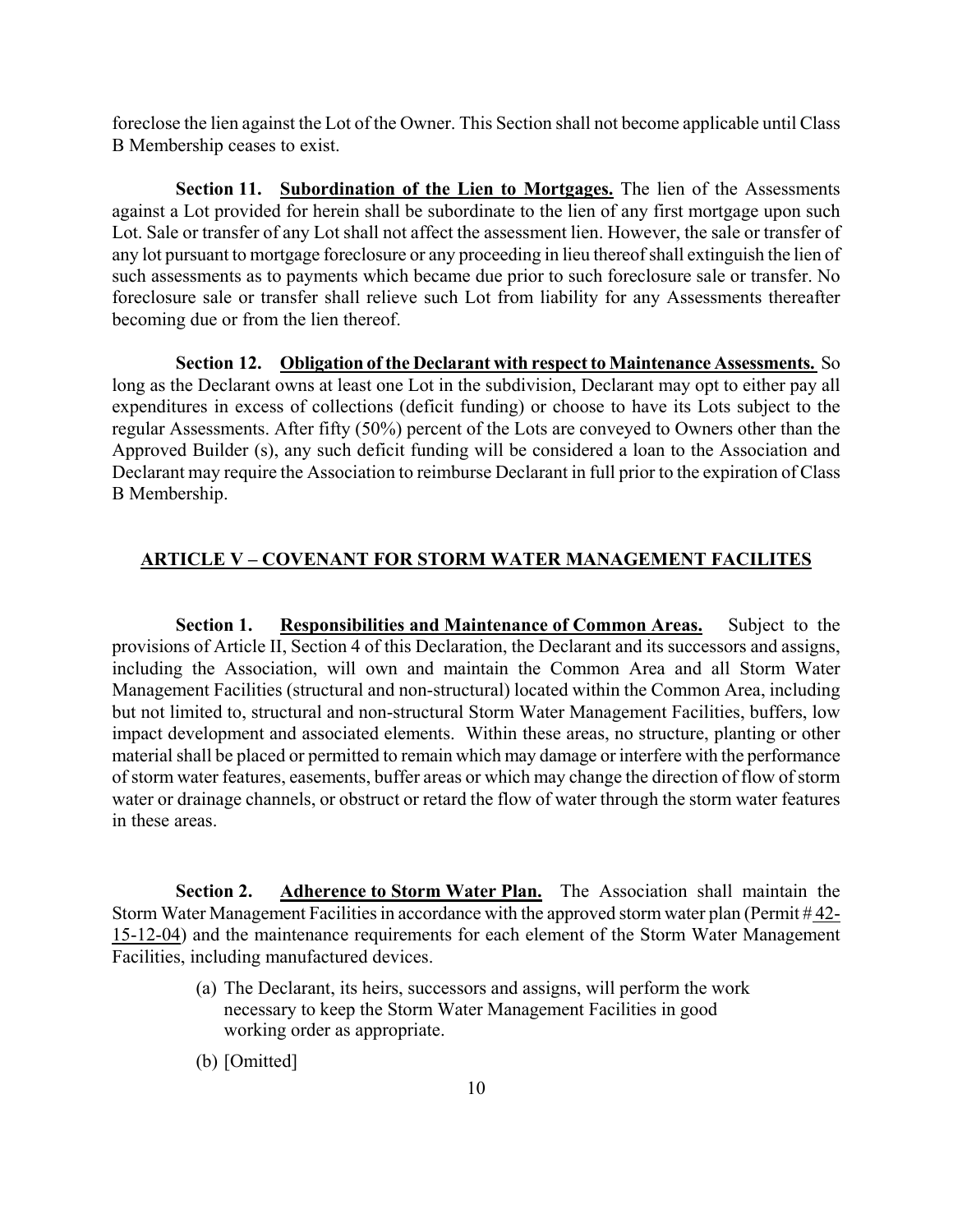- (c) No alterations of the Storm Water Management Facilities and appurtenances thereto will be permitted without prior written consent and approval of the storm water permitting agency.
- (d) All property owners in all phases of development in the Subdivision shall be equally responsible for inspection, maintenance, and repair of all Storm Water Management Facilities in the subdivision in the absence of a homeowner's or property owners association.
- (e) Easements for Storm Water Management: For those Storm Water Management Facilities not located within a Common Area owned by the Association, there shall be a non-exclusive perpetual easement upon, over, under and across all portions of the Property utilized for the surface water or storm water management system. Additionally, the Association shall have a perpetual nonexclusive easement for drainage over the entire surface water or storm water management system. No person shall alter the drainage flow of the surface water or storm water management system, including buffer areas or swales, without the prior written approval of the storm water permitting agency.

**Section 3.** Right of Access. Any authorized agent shall be allowed the right of ingress and egress over the Property and any easement areas, at a reasonable time and in a reasonable manner, for the purpose of operation, maintenance, or repair of the Storm Water Management Facilities, as required.

# **Section 4. Responsibilities of Owners.**

- a. Lot Development. During the construction or renovation of a dwelling, the Approved Builder shall control erosion and sedimentation during and after construction, stabilize cleared areas, limit stockpiles, protect storm water inlets during construction, remove temporary control systems after construction, and limit the placement of gutters and drains. The Approved Builder shall comply with the local government and the storm water management plan requirements for erosion and sediment control.
- b. Interference with Storm Water Management System Elements. Owner will not interfere with any storm water management system elements on Owner's Lot so as to preclude the function of the element. This includes low impact design elements, which are incorporated into the storm water management system.
- c. Altering Flow of Surface Water Drainage. Owner will not alter, change or obstruct the flow of any surface water drainage in a storm water management system element on the Owner's Lot.
- d. Use of Area of Lot Subject to Storm Water Management System Easement. Owner may use any portion of Owner's Lot subject to a storm water management system easement so long as Owner's use is not inconsistent with the storm water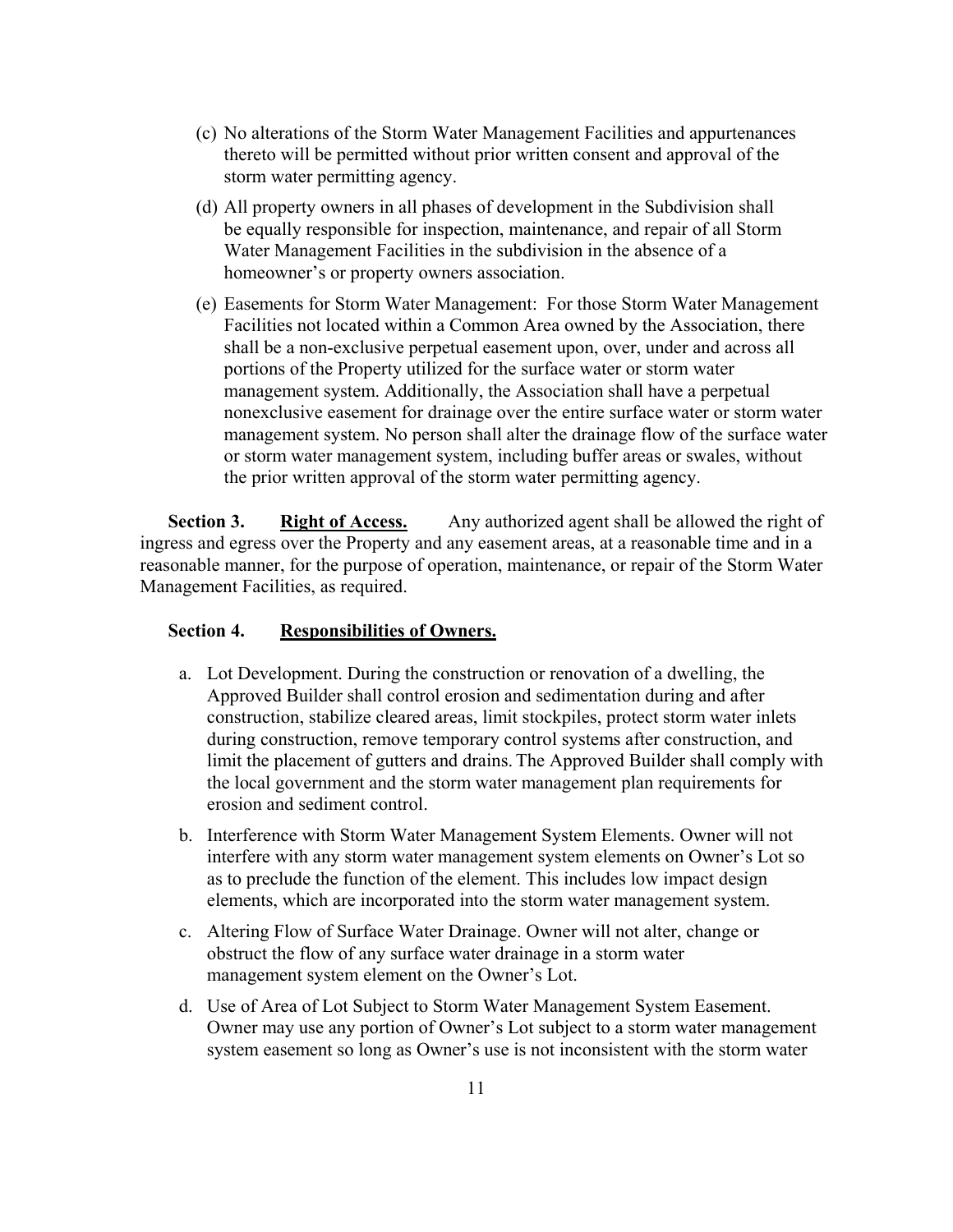management system easement.

**Section 5. Additional Resources.** The Association should work with the Soil & Water Conservation District to be proactive in environmental education (good housekeeping practices) of Owners and residents within the Subdivision to include, but not be limited to: purpose of storm water management & features; car washing; disposal of yard waste; pet waste impact and disposal; use of fertilizers and herbicides; use and proper disposal of oils from cars, motorcycles and lawn mowers, carpet cleaning water and cooking grease.

#### **ARTICLE VI – ARCHITECTURAL CONTROL**

Until such time as the Class B Membership expires, Declarant shall annually appoint the members of the Architecture Review Committee which will be comprised of at least three (3) members.

**Section 1. Plan of Design Approval.** All residences, outbuildings, and other structures initially constructed within the Subdivision by an Approved Builder (collectively, "Initial Improvements") shall be built in accordance with plans and specifications which have been previously approved by Declarant. Under no circumstances shall any additional architectural approval be required as to the Initial Improvements constructed by any Approved Builder. Other than the Initial Improvements constructed by an Approved Builder, no building, fence, wall, porch, deck, or any other structure or improvement (collectively, "Improvements"), including, without limitation, the alteration or painting of the exterior surface of any Improvement, shall be undertaken upon any Lot unless the plans and specifications and location of the proposed Improvement shall have been expressly approved in writing by the Architecture Review Committee. No subsequent alteration or modification of any Improvements or construction, erection or installation of additional Improvements may be undertaken or allowed to remain on any Lot without the review and express written approval of the Architecture Review Committee in accordance with the provisions of this Declaration.

Section 2. Architecture Review Committee. Until such time as the Class B Membership expires, Declarant shall annually appoint the members of the Architecture Review Committee, the exact number of members of the Architecture Review Committee being designated by Declarant from time to time. Each member shall be generally familiar with residential and community development design matters and knowledgeable about the Declarant's concern for a high level of taste and design standards within the Subdivision. In the event of the death or resignation of any member of the Architecture Review Committee, Declarant, for so long as it has the authority to appoint the members of the Architecture Review Committee, and thereafter the Board, shall have full authority to designate and appoint a successor. Members of the Architecture Review Committee may be removed and replaced at any time with or without cause, and without prior notice, by Declarant, for so long as Declarant has the right to appoint the members thereof, and thereafter by the Board. Subsequent to the expiration of Class B Membership (and earlier if Declarant specifically assigns this right to the Board), the Board shall designate the number of and appoint the members of the Architecture Review Committee on an annual basis. At any time, Declarant may elect not to designate the number of and/or appoint the members of the Architecture Review Committee and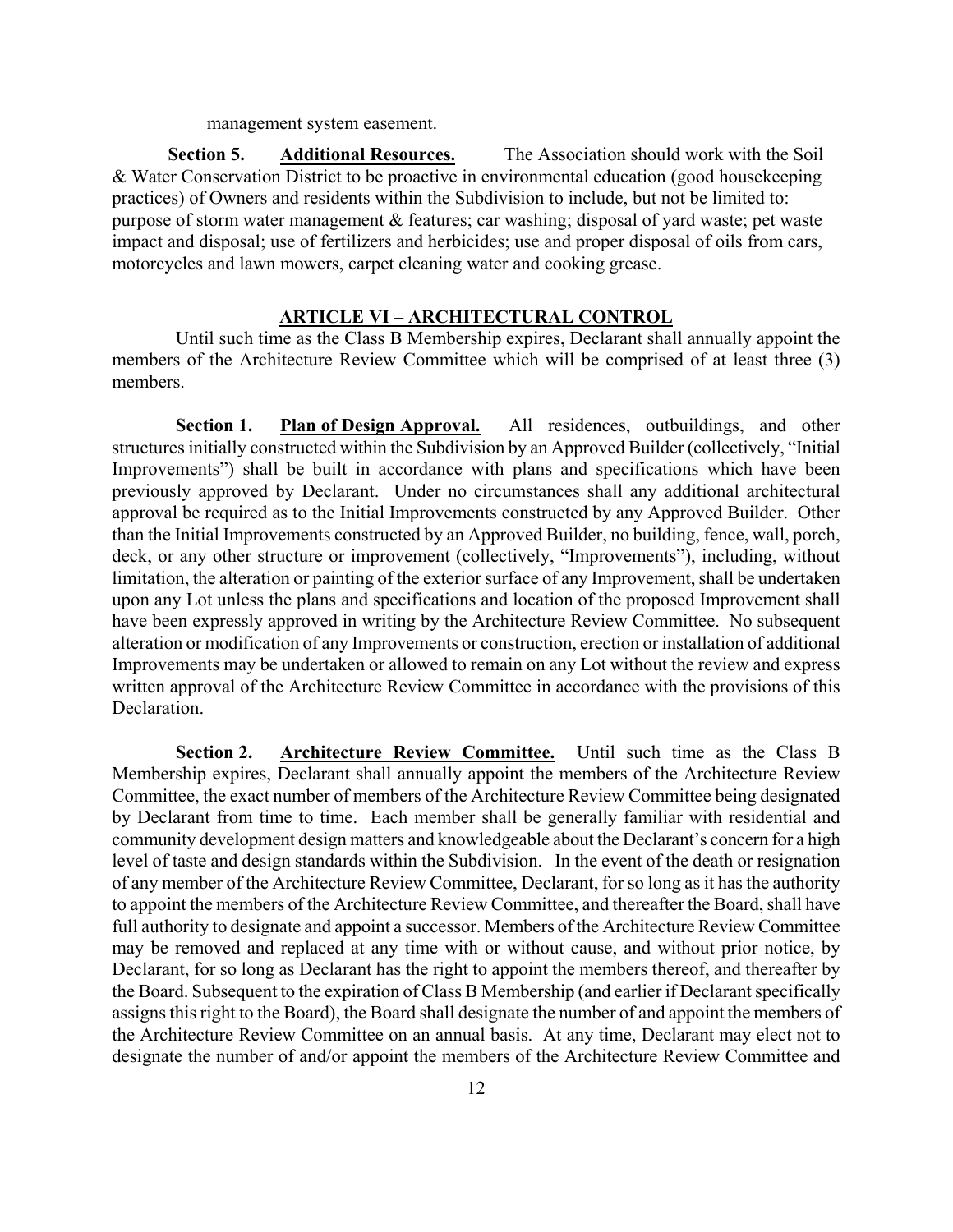may assign this right to the Board. If such appointment to the Board occurs, all references to the Architecture Review Committee shall mean and include the Board.

**Section 3. Procedure.** No building, fence, wall, or other structure shall be commenced, erected, or maintained upon any Lot or Common Areas, nor shall any exterior addition to, or change, or alteration therein be made until the plans and specifications showing the nature, kind, shape, height, materials, and location of the same shall have been submitted to the Architecture Review Committee and approved in writing by the Architecture Review Committee as to harmony of external design and location in relation to surrounding structures and topography.

**Section 4. Rejection of Plans and Specifications**. The Architecture Review Committee shall have the right to refuse to approve any plans, specifications, and/or plot plans, taking into consideration the suitability of the proposed building or other Improvements, the materials of which it is to be built, whether or not it is in harmony with the surroundings, and the effect it will have on other residences already constructed in the Subdivision.

**Section 5. Submittal of Plans to Architecture Review Committee**. Prior to the commencement of any construction, other than the Initial Improvements made by the Approved Builder(s), each Owner shall submit to the Architecture Review Committee, in duplicate, plans and drawings, in a one-eighth (1/8) scale or larger, which shall contain, at a minimum:

- (a) front, rear and side elevations;
- (b) floor plans showing major dimensions and openings;
- (c) exterior building material to include color and type of material (vinyl, aluminum, cedar, etc.);
- (d) exterior trim color;
- (e) roofing material and color;
- (f) other materials necessary to illustrate the character of the proposed construction;
- (g) a statement of the estimated completion dates of all construction and improvements; and
- (h) other standards set forth within this Declaration (and any amendments hereto) or as may be published by the Architecture Review Committee.

These requirements also pertain to any alterations and/or additions to existing structures.

The documents and other information required to be submitted shall be delivered or mailed to the Architecture Review Committee of Creekside Farms at Management Company that Declarant appoints, or some other designee as may be appointed by Declarant or the Board. One complete set shall be retained by the Architecture Review Committee and the other complete set shall be returned to the applicant, with the Architecture Review Committee's approval or disapproval clearly noted thereon.

# **Section 6. Effect of Failure to Approve or Disapprove**.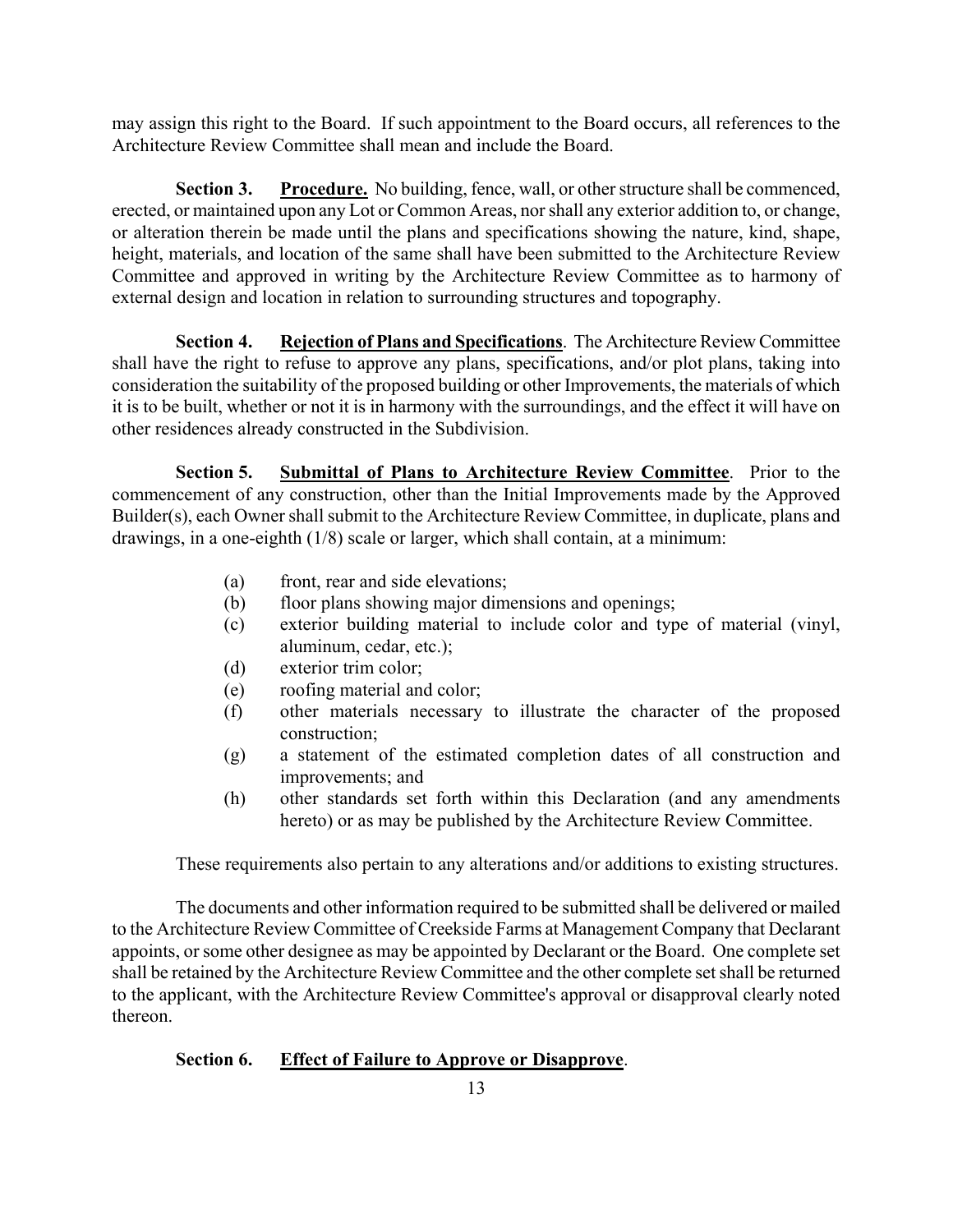(a) In the event the Architecture Review Committee, or its designated committee fails to approve or disapprove such plans within thirty (30) days after they have been received by the Architecture Review Committee, such approval will be automatic, provided that the request does not violate any other provision of the Declaration. The terms "Building" or "Improvements" shall be deemed to include the erection, placement, or alteration of any wall, fence driveway, or parking area, or any such activity undertaken subsequent to initial construction.

(b) If an Owner erects any Improvement on a Lot and a suit to enjoin the erection of or to require the removal of such Improvements is not brought by a person or entity having standing to sue within three (3) months from the commencement of construction of such Improvements, then this Article shall be deemed to have been fully satisfied; provided, however, that a Special Individual Assessment may be levied against the Owner for said violations.

**Section 7. Hardships**. The Architecture Review Committee is authorized to modify or amend, during or before the construction or alteration of any Improvement, the provisions of this Declaration concerning set-back and location and size of Improvements for any particular Lot if in the reasonable opinion of the Architecture Review Committee, such shall be necessary to prevent undue hardship.

**Section 8. Enforcement.** In addition to the rights of the Declarant and the Association to enforce the provisions of this Declaration as set forth hereinafter, the Architecture Review Committee shall have the specific, nonexclusive right to enforce the provisions contained in this Article VI and/or to prevent any violation of the provisions contained in this Article VI by a proceeding at law or in equity against the Owner violating or attempting to violate any such provisions contained herein. The Architecture Review Committee shall also have the right to request that the Board levy upon an Owner a Special Individual Assessment for said violations. In the event that the Architecture Review Committee, the Declarant or the Association resorts to litigation to determine the propriety of any constructed Improvement, to remove any unapproved Improvement, or otherwise to remedy a violation of this Article VI, the Architecture Review Committee, the Declarant, or the Association, as applicable, shall be entitled to recover court costs, reasonable attorneys' fees and expenses incurred in connection therewith, which costs, fees and expenses may be levied as a Special Individual Assessment against the offending Owner's Lot.

**Section 9. Reservation of Rights by Declarant**. The Declarant expressly reserves the right to assign any of the duties, powers, functions, and approval authority set forth in this Declaration to any assignee at Declarant's sole discretion.

 **Section 10. Exculpation**. Neither Declarant, any Approved Builder nor any member of the Architecture Review Committee, shall be responsible or liable in any way for any defects in any plans or specifications approved by the Architecture Review Committee, nor for any structural defects in any work done according to such plans and specifications approved by the Architecture Review Committee. FURTHER, NEITHER DECLARANT, ANY APPROVED BUILDER NOR ANY MEMBER OF THE ARCHITECTURE REVIEW COMMITTEE SHALL BE LIABLE FOR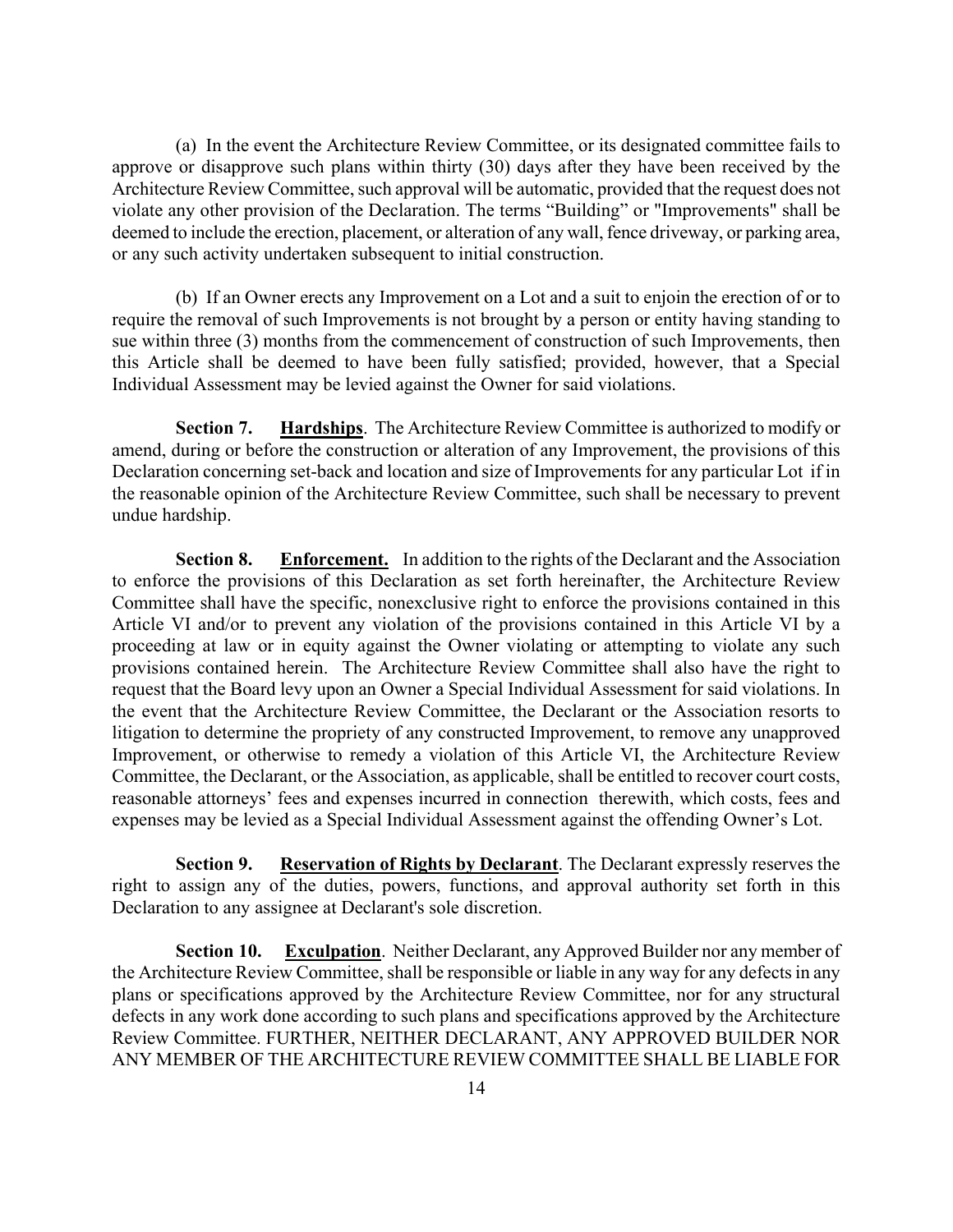DAMAGES TO ANYONE BY REASON OF MISTAKE IN JUDGMENT, NEGLIGENCE, MISFEASANCE, MALFEASANCE OR NONFEASANCE ARISING OUT OF OR IN CONNECTION WITH THE APPROVAL OR DISAPPROVAL OR FAILURE TO APPROVE OR DISAPPROVE ANY SUCH PLANS OR SPECIFICATIONS OR THE EXERCISE OF ANY OTHER POWER OR RIGHT OF THE ARCHITECTURE REVIEW COMMITTEE PROVIDED FOR IN THIS DECLARATION. EVERY OWNER WHO SUBMITS PLANS AND SPECIFICATIONS TO THE ARCHITECTURE REVIEW COMMITTEE FOR APPROVAL AGREES, BY THE SUBMISSION OF SUCH PLANS AND SPECIFICATIONS, AND EVERY OWNER OF ANY LOT AGREES, THAT HE WILL NOT BRING ANY ACTION OR SUIT AGAINST THE DECLARANT, ANY APPROVED BUILDER, THE ASSOCIATION, THE BOARD, ANY MEMBERS OR OFFICERS OF THE ASSOCIATION OR OF THE BOARD, OR ANY MEMBER OF THE ARCHITECTURE REVIEW COMMITTEE, TO RECOVER ANY SUCH DAMAGES AND HEREBY RELEASES, REMISES, QUITCLAIMS, AND COVENANTS NOT TO SUE FOR ALL CLAIMS, DEMANDS, AND CAUSES OF ACTION ARISING OUT OF OR IN CONNECTION WITH ANY LAW WHICH PROVIDES THAT A GENERAL RELEASE DOES NOT EXTEND TO CLAIMS, DEMANDS, AND CAUSES OF ACTION NOT KNOWN AT THE TIME THE RELEASE IS GIVEN.

**Section 11. Maintenance of Lot**. It shall be the responsibility of each Owner of a Lot to prevent the accumulation of litter, trash, packing crates, or any other accumulations which shall create an unkempt condition of the buildings or grounds on a lot and/or which shall otherwise tend to substantially decrease the beauty of the Subdivision as a whole or the specific area. No loose trash will be permitted to be strewn about the Subdivision at any time. Garbage containers must be kept out of sight from the street, except during garbage collection hours. All personal use items shall be stored inside when not in use. These items include, but are not limited to, yard tools, sprinklers, wheel barrows and children's toys which would create a nuisance for the community. Owners shall follow the requirements for maintenance set forth in any applicable landscaping guidelines provided to the Owners by the Declarant and/or the Association. All Improvements on the lot shall be kept within reasonable neighborhood standards as determined by the Architecture Review Committee. In the event the requirements of this section are not adhered to, the Association shall send written notice to the Owner via certified mail giving an additional period for compliance of ten (10) days, unless a hardship or special circumstance requires additional time. If the violation continues, the Association may at its sole discretion hire contractors or other personnel to correct said violation and bill the Owner for all costs incurred. In order to enable the Association to accomplish the foregoing, there is hereby reserved to the Association the right and easement to unobstructed vehicular and pedestrian access over and upon each Lot at all reasonable times to perform maintenance as provided for in this Article. In the event the Association performs such exterior maintenance, repair, or replacement, the cost of such maintenance, replacement, or repairs shall be assessed to the Owner as a Special Individual Assessment and shall become a lien against the Lot of such Owner.

#### **ARTICLE VII - USES PERMITTED AND PROHIBITED**

**Section 1. Residential Use of Property**. All Lots in the Subdivision shall be used for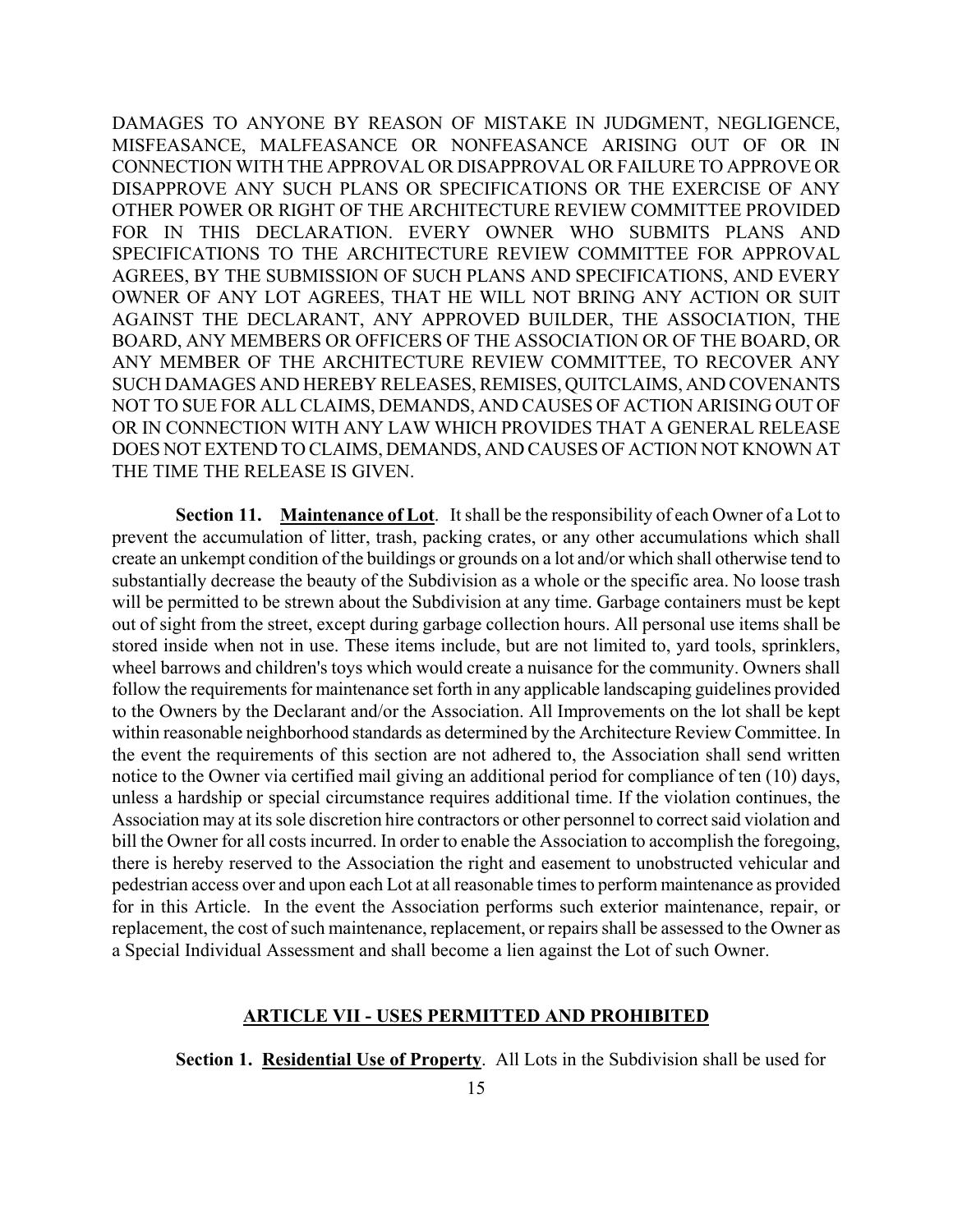single-family, residential purposes only and no business or business activity shall be carried on or upon any Lot at any time, except with the written approval of the Board; provided however, that nothing herein shall prevent Declarant or any Approved Builder from using any Lot owned by Declarant or such Approved Builder for the purpose of carrying on business related to the development, improvement and sale of Lots in the Subdivision.

**Section 2. Use of Outbuildings and Similar Structures.** No tent, shack, garage, barn, storage building, or other out-buildings shall be erected upon any Lot without approval from the Architecture Review Committee and, if approved, such structure(s) shall not be used as a residence either temporarily or permanently. No structure of a temporary nature or an unfinished house shall be used as a residence and no house trailer, modular home, manufactured home or mobile home shall be placed on any Lot either temporarily or permanently.

Section 3. Trailers, Boats, Boat Trailers. Any boat or boat trailers, camping trailer, recreational vehicle, utility trailer and/or similar equipment used for the personal enjoyment of a resident of a Lot shall at all times be neatly stored and positioned so as to be inconspicuous or shall be within a covered and screened area and such placement is subject to Architecture Review Committee approval. The Architecture Review Committee may ask that such equipment be removed at any time it is deemed to be a nuisance by the Board or the Architecture Review Committee. A Special Individual Assessment will be imposed for all costs and expenses incurred by the Association and/or the Architecture Review Committee in connection with any violation of this Section.

**Section 4. Offensive Activities.** No obnoxious or offensive activity shall be permitted anywhere on a Lot or Common Area(s) nor shall anything be done which may become an annoyance, nuisance, or menace to the Subdivision. No Lot or any part thereof shall be used for any business, commercial, or public purpose, except as set forth in Article VII, Section 1 above.

Section 5. Livestock. No animals shall be kept, maintained, or quartered on any Lot or tract in the Subdivision except that cats, dogs, rabbits, hamsters, or caged birds may be kept in reasonable numbers as pets for the pleasure of Owners so long as said animals do not constitute a nuisance or menace to the neighborhood.

**Section 6. Aesthetics, Natural Growth, Screening.** Tall shrubbery or hedges shall be trimmed to reasonable limits where traffic hazards may be created. Further, all Owners shall be required to maintain their Lots and any Improvements thereon at all times in a neat, attractive and presentable manner so as not to detract from the overall appearance of the Subdivision or the surrounding property.

Clotheslines and portable basketball goals shall not be allowed. No bird baths, vegetable gardens, frog ponds, lawn sculpture, artificial plants, birdhouses, rock gardens or similar types of accessories and lawn furnishings, sand boxes or other children's play equipment shall be permitted in the front or side yards of any Lot and the installation or location of a swing set and/or permanent basketball goal on a Lot must receive prior written approval of the Architecture Review Committee.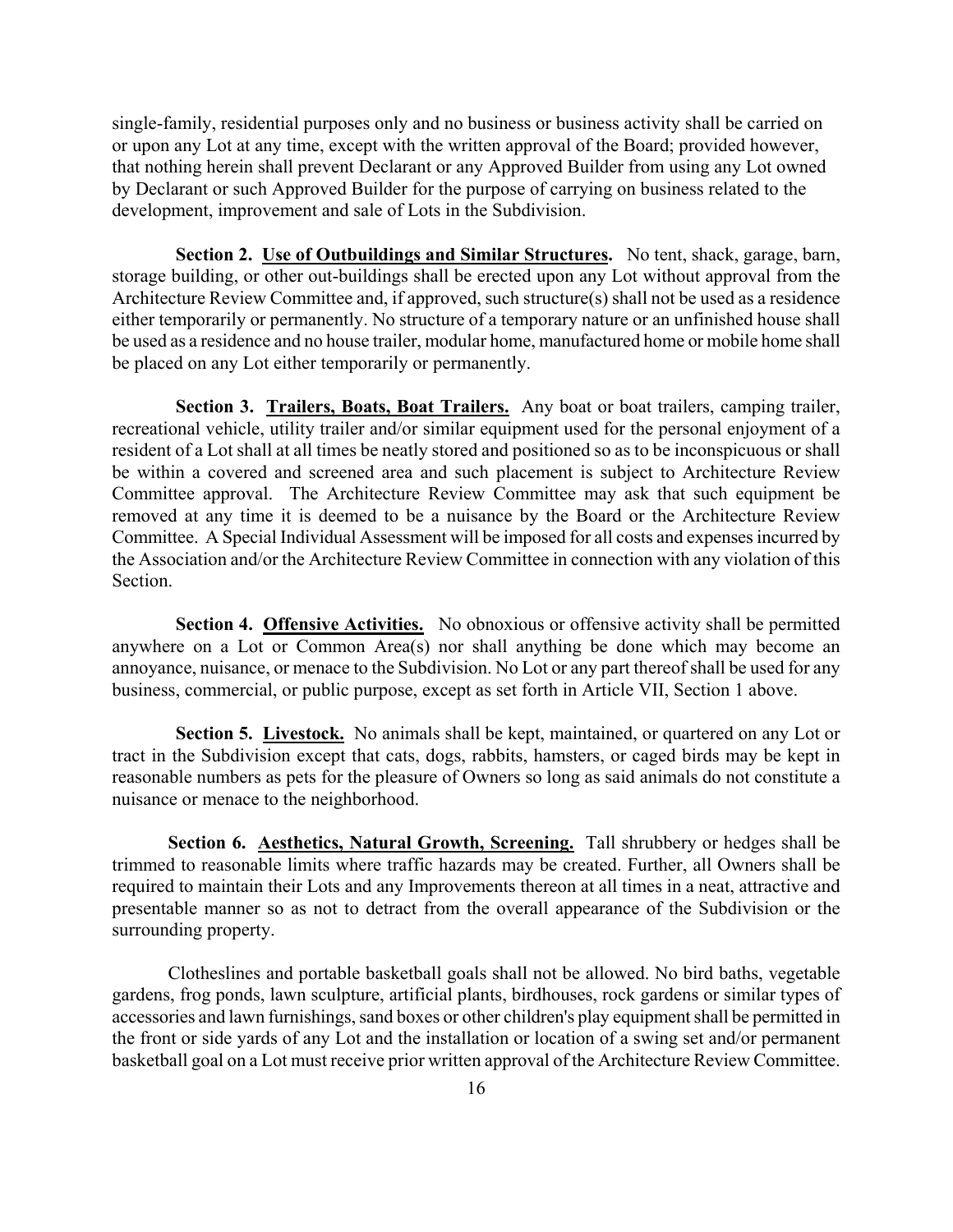**Section 7. Vehicles.** Each Owner subject to these restrictions shall provide space for the off-street parking of automobiles prior to the occupancy of any building or structure constructed on a Lot in accordance with reasonable standards established by the Architecture Review Committee. Vehicles shall not be parked in any front or side yard except in areas designated as a driveway or parking area. Vehicles in disrepair shall not be stored within the Subdivision. No passenger vehicles without current registration and license tags will be allowed in the Subdivision or on any Owner's Lot. Vehicles being repaired out of doors must have work completed within twenty-four (24) hours. Visiting guests only may use paved streets for temporary parking of their vehicles. No commercial vehicles in excess of 10,500 pounds gross vehicle weight may be stored or housed in the Subdivision at any time.

Street parking shall be for temporary parking only and is prohibited as a long term parking solution. The Board or its designee shall have the specific right to impose Special Individual Assessments for extended on-street parking. Special consideration may be granted by the Board for extenuating circumstances.

**Section 8. Garbage and Refuse Disposal.** No portion of a Lot shall be used or maintained as a dumping ground for rubbish, trash or garbage. Trash, garbage or other waste shall only be temporarily stored awaiting pickup and must be kept in adequate sanitary containers. All equipment for the storage or disposal of trash, garbage or other waste shall be kept in a clean and sanitary condition. Any container used to store garbage, refuse and debris until collected by a public or private waste disposal service shall be stored on each Lot so that it shall be out of sight from all streets. All containers shall be removed from the street within twenty-four (24) hours of garbage pick-up.

**Section 9. Outdoor Fires.** No outside burning of wood, leaves, trash, garbage or other refuse shall be permitted on any Lot, except that an outdoor fireplace or permanent outdoor fire pit may be approved by written approval from the Architecture Review Committee as further described herein.

Section 10. Fences and Walls. All fences, walls, and other screens or types of barriers must be approved prior to installation pursuant to Article VI, Section 1. Both material and locations of any fences, walls, and other screens or types of barriers must be expressly approved in writing by the Architecture Review Committee.

**Section 11. Above Ground Pools.** No above-ground pool shall be constructed or placed on any Lot, except that inflatable pools for small children are acceptable.

**Section 12. Garages.** No residence shall be constructed without having at least a one-car garage which will be maintained permanently as a functional garage, with the exception that sales models constructed by Approved Builder(s) are not required to have functional garages while they are being used as sales models; however, there must be space to be converted to functional garage space upon conveyance of the Lot to a Class A Member.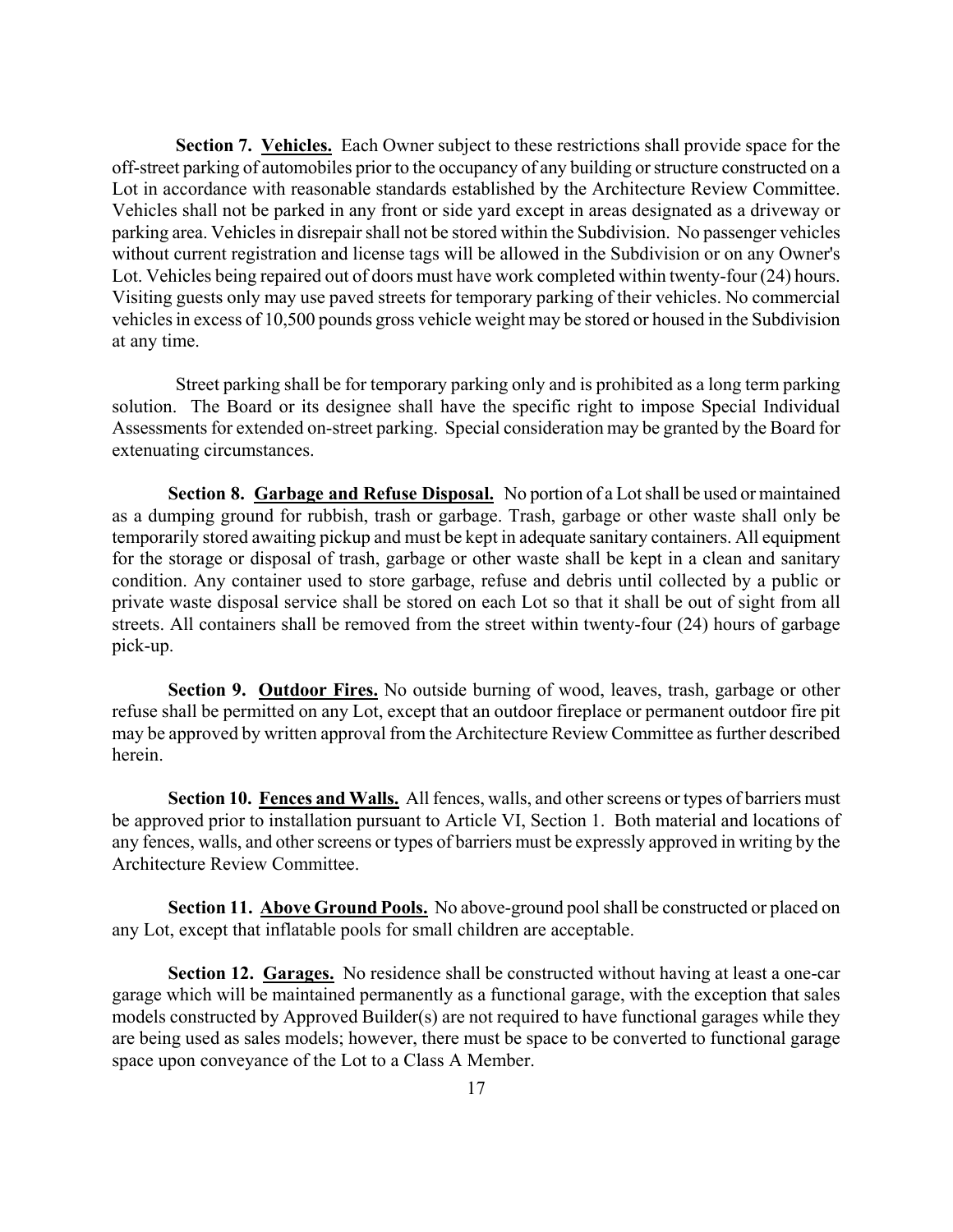**Section 13. Driveways and Entrances to Garages.** All driveways and entrances to garages shall be concrete or some other substance approved in writing by the Board or the Architecture Review Committee and of a uniform quality.

**Section 14. Signage.** No signs shall be permitted on any Lots except that a single sign offering the Lot for sale may be placed on such Lot provided such sign is approved by the Architecture Review Committee. Further, so long as Class B Membership exists, Declarant reserves the right to place additional signs as needed within the Subdivision. The Board, through the Architecture Review Committee, reserves the right to allow additional signs as deemed appropriate after Class B Membership ceases.

**Section 15. Mailboxes.** All residences shall have a special mailbox which will be available from a source to be specified by the Declarant. Common box units as required by the USPS shall be located throughout the neighborhood. Initial placement of these units shall be determined by the Declarant and/or Approved Builder with maintenance being the responsibility of the Association.

**Section 16. General Rules and Regulations.** The Board shall have the power to formulate, publish, and enforce reasonable general rules and regulations concerning the use and enjoyment of the yard space of each Lot and the Common Area(s). Such rules and regulations, along with all policy resolutions and policy actions taken by the Board, shall be recorded in a Book of Resolutions, which shall be maintained in a place convenient to the Owners and available to them for inspection during normal business hours and with reasonable notice.

#### **ARTICLE VIII – EASEMENTS**

**Section 1. Easements Along Lot Lines**. In addition to other easements as are shown on the Plat, a five foot easement is reserved over and across each side and rear lot line, and a ten foot easement is reserved over and across the front lot line of each Lot, for drainage, utility, cable television, gas, water, power, sewer, and telephone installation and maintenance; provided that should two Lots be consolidated to support one residence, then and in that event, the easements herein above provided shall apply only with respect to the exterior lines of such consolidated Lot.

**Section 2. Reservation of Right to Grant Utility Easements**. Declarant specifically reserves the right to grant specific easements to any utility services at any time following the date hereof until any specific Lot shall be conveyed by Declarant. The right is reserved to authorize the laying and placement of sewer, gas, and water pipelines, telephone, cable television, telegraph, and electrical light poles and drainage lines, drop inlets, and culverts on any of the streets and easements shown on the Plat. An easement for the installation and maintenance of utilities and drainage facilities is hereby reserved over all streets and easements.

**Section 3.** Access Easement. Easements for access to the Subdivision are reserved as indicated on the Plat and in recorded easements. The Declarant hereby grants, gives and conveys to each Owner and Approved Builder(s) a perpetual, nonexclusive easement over the areas designated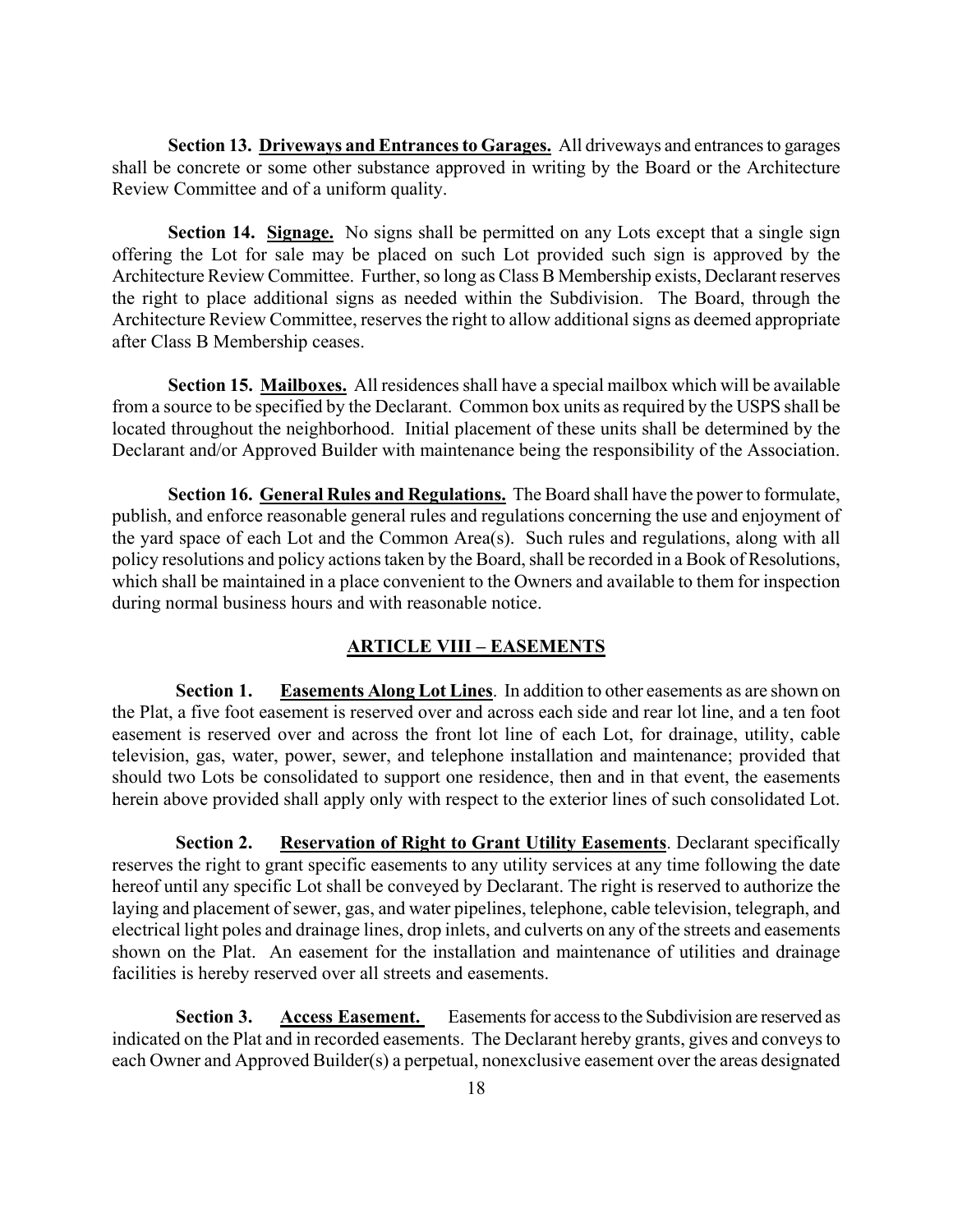as a "Court," "Drive," "Road or "Street" on the Plat for vehicular and pedestrian ingress and egress to and from the Subdivision. The easements granted under this Section are reserved and shall run with the land in perpetuity and be binding upon and inure to the benefit of all persons and entities now owning or subsequently acquiring all or a part of the Subdivision, subject to Declarant's right to amend the Plat in the future. Declarant specifically reserves the right to dedicate or convey any street, road or driveway to any governmental entity at any time following the date hereof without the consent or approval of any Owner or the Association.

# **ARTICLE IX - SETBACK, LOCATION, AND SIZE OF IMPROVEMENTS**

**Section 1. Setbacks**. No building shall be erected on any Lot nearer to the front lot line or nearer to the side street line than the building setback line shown on the Plat. Any such building shall face toward the front line of the Lot except that buildings to be constructed on corner Lots shall face in the direction designated by the Architecture Review Committee. No building shall be located nearer to any interior side lot line than the distance determined by applicable building codes.

**Section 2. Detached Buildings**. Detached buildings, approved as provided in this Declaration shall be of the same exterior material as the house on the Lot and of a size no greater than 24' x 24' and shall be placed no nearer to any Lot line than the distance determined by applicable building codes. **THE LOCATION OF ALL DETACHED BUILDINGS SHALL BE APPROVED IN ADVANCE BY THE ARCHITECTURE REVIEW COMMITTEE.** 

 **Section 3. Barriers and Obstructions**. No wall, fence, or hedge shall be erected between the street and the front corner of the main body of a house on any Lot. Subject to approval by the Architecture Review Committee, wood fences with a maximum height of six (6') feet are required on the line facing the street and can be placed no closer to the street than the middle of the house on any Lot.

**Section 4. No Subdivision of Any Lot**. No Lot shall be recut so as to face in any direction other than is shown on the Plat nor shall it be recut so as to make any building site smaller than is provided for on the Plat.

**Section 5**. **Combination of Lot.** One or more Lots or parts thereof may be combined with the adjacent Lots to form a single building Lot when (i) such combination is permitted by all applicable laws and regulations and (ii) such combination is approved, in writing, by the Board. In such event, the building line requirements provided herein shall apply to such Lots as combined and side line easements as shown on the Plat(s) shall be moved to follow the new side line so that the easement will run along the newly established side line.

# **ARTICLE X - GENERAL PROVISIONS**

**Section 1. Enforcement.** The Declarant, any Approved Builder (so long as it owns a Lot), the Association, or any Owner, shall have the right to enforce, by any proceeding at law or in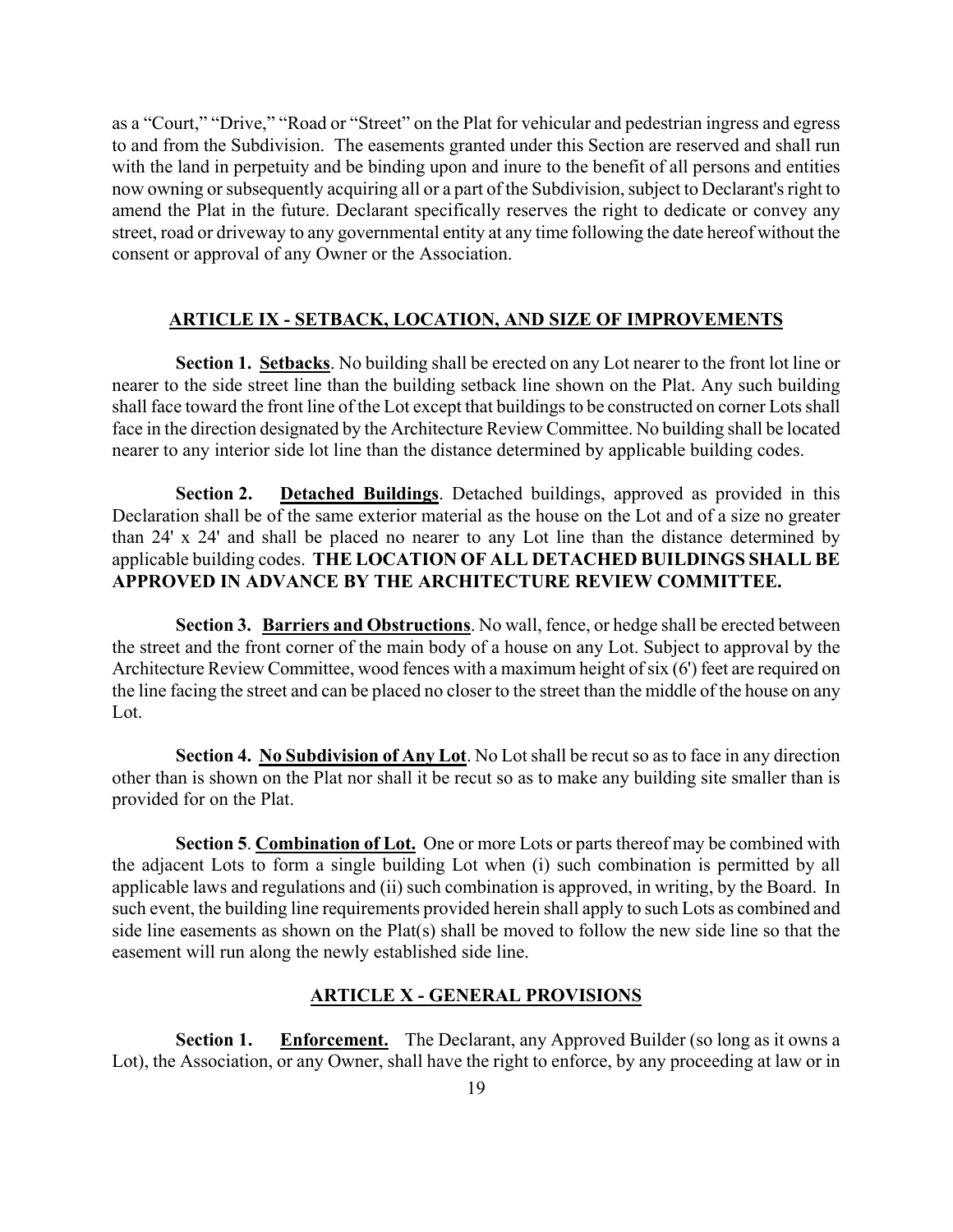equity, all restrictions, conditions, covenants, reservations, liens and charges now or hereafter imposed by the provisions of the Declaration, the Articles of Incorporation, or Bylaws. The Declarant or the Association shall have the right to impose Special Individual Assessments for infractions of such restrictions. In the event that the Declarant, any Approved Builder, any Owner, or the Association resorts to litigation to remedy a violation of this Declaration, such Owner, Declarant, Approved Builder, or the Association, as applicable, shall be entitled to recover court costs, reasonable attorneys' fees and expenses incurred in connection therewith, which costs, fees and expenses may be levied as a Special Individual Assessment against the offending Owner's Lot. Failure by the Declarant, the Association, an Approved Builder, or any Owner to enforce any covenant or restriction herein contained shall in no event be deemed a waiver of the right to do so thereafter. The Declarant, the Association, the Approved Builder, and any Owner shall have the right to request that law enforcement, public safety and animal control officers come on the Subdivision to facilitate the enforcement of the laws, codes and ordinances of any governmental authority.

**Section 2. Severability.** Invalidation of any one of these covenants or restrictions by a judgment or court order shall in no way affect any other provisions which shall remain in full force and effect.

**Section 3. Amplification.** The provisions of this Declaration are amplified by the Articles of Incorporation and Bylaws, but no such amplification shall alter or amend any of the rights or obligations of the Owners set forth in this Declaration. Declarant intends that the provisions of this Declaration on the one hand, and the Articles of Incorporation and Bylaws on the other, be interpreted, construed and applied to avoid inconsistencies or conflicting results. If such conflict necessarily results, however, the provisions of this Declaration shall prevail over any inconsistent provision contained in the Articles of Incorporation or Bylaws to the contrary, to the extent permitted by law.

**Section 4. Amendment.** The covenants and restrictions of this Declaration shall run with and bind the land, for a term of twenty (20) years from the date this Declaration is recorded, after which time they shall be automatically extended for successive periods of ten (10) years. Declarant specifically reserves the right to amend this Declaration, or any portion hereof, on its own motion without the consent of any other Owners or Members so long as Declarant owns at least one (1) Lot in the Subdivision. After Class B Membership has ceased, this Declaration may be amended by a recordable instrument signed by Owners representing not less than sixty seven (67%) percent of the Lots as provided for in Article III, Section 2 of this Declaration. Any amendment must be recorded with the Office of the Register of Deeds of Spartanburg County, South Carolina. As long as Declarant or any Approved Builder owns any Lot in the Subdivision, no amendment shall be effective without the written consent of Declarant or Approved Builder.

### **Section 5. Annexation.**

(a) Additional Property may be annexed into the Subdivision and made subject to this Declaration by the Declarant by filing a supplemental declaration of record. Subject to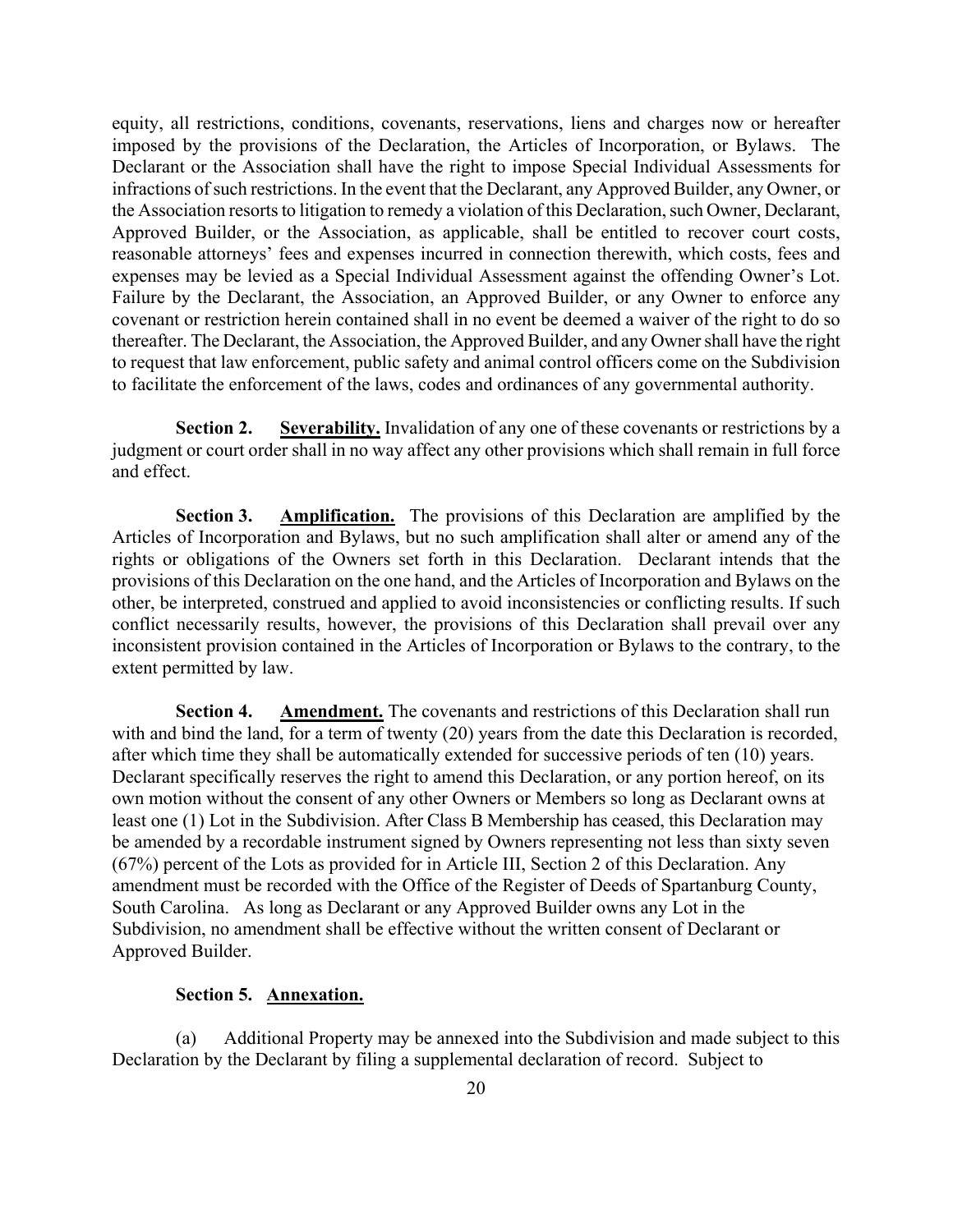subparagraph (b) below, such annexation must be approved by two-thirds (2/3) of each class of members.

(b) Notwithstanding the above, Additional Property may be annexed by the Declarant without the consent of the Class A Members within ten (10) years of the date of this instrument; provided, however, that should Declarant elect to improve and develop all or part of the Additional Property, Declarant shall not have the right to impose covenants and restrictions which materially differ from those contained herein without the written approval of the Association.

**Section 6.** Notices. All notices, requests, demands, and other communications allowed, made, or required to be made pursuant to the terms of this Declaration shall be in writing and shall be deemed to be given or made when personally delivered (including personal delivery by Federal Express or other nationally recognized overnight private courier service) or the date that is three (3) days after the date of postmark of any notice when deposited with the United States Mail, addressed in any such event to the party to whom such communication is directed at such address as is set forth below or at such other address as may hereafter be designated in writing by the respective parties hereto:

If to Owner (other than Declarant or Approved Builder):

at the address of Owner's Lot

If to an Approved Builder:

at the address provided by the Approved Builder to the Declarant or Association

#### **ARTICLE XI - MISCELLANEOUS**

**Section 1. Notice of Conveyance**. The Owner of each Lot shall cause written notice to be delivered to the Association upon the conveyance of any Lot by the Owner, advising the Association of the conveyance.

**Section 2.** Declarant's Rights. Any or all of the special rights and obligations of the Declarant set forth in this Declaration or the Bylaws may be transferred to other Persons, provided that the transfer shall not reduce an obligation nor enlarge a right beyond that contained in this Declaration or in the Bylaws, as applicable. Furthermore, no such transfer shall be effective unless it is in a written instrument signed by both the Declarant and the transferee and duly recorded in the public records of Spartanburg County, South Carolina. Nothing in this Declaration shall be construed to require the Declarant or any transferee to develop any of the property adjacent to or contiguous with the Property.

Notwithstanding any provisions contained in this Declaration to the contrary, so long as construction and initial sales of units shall continue, it shall be expressly permissible for the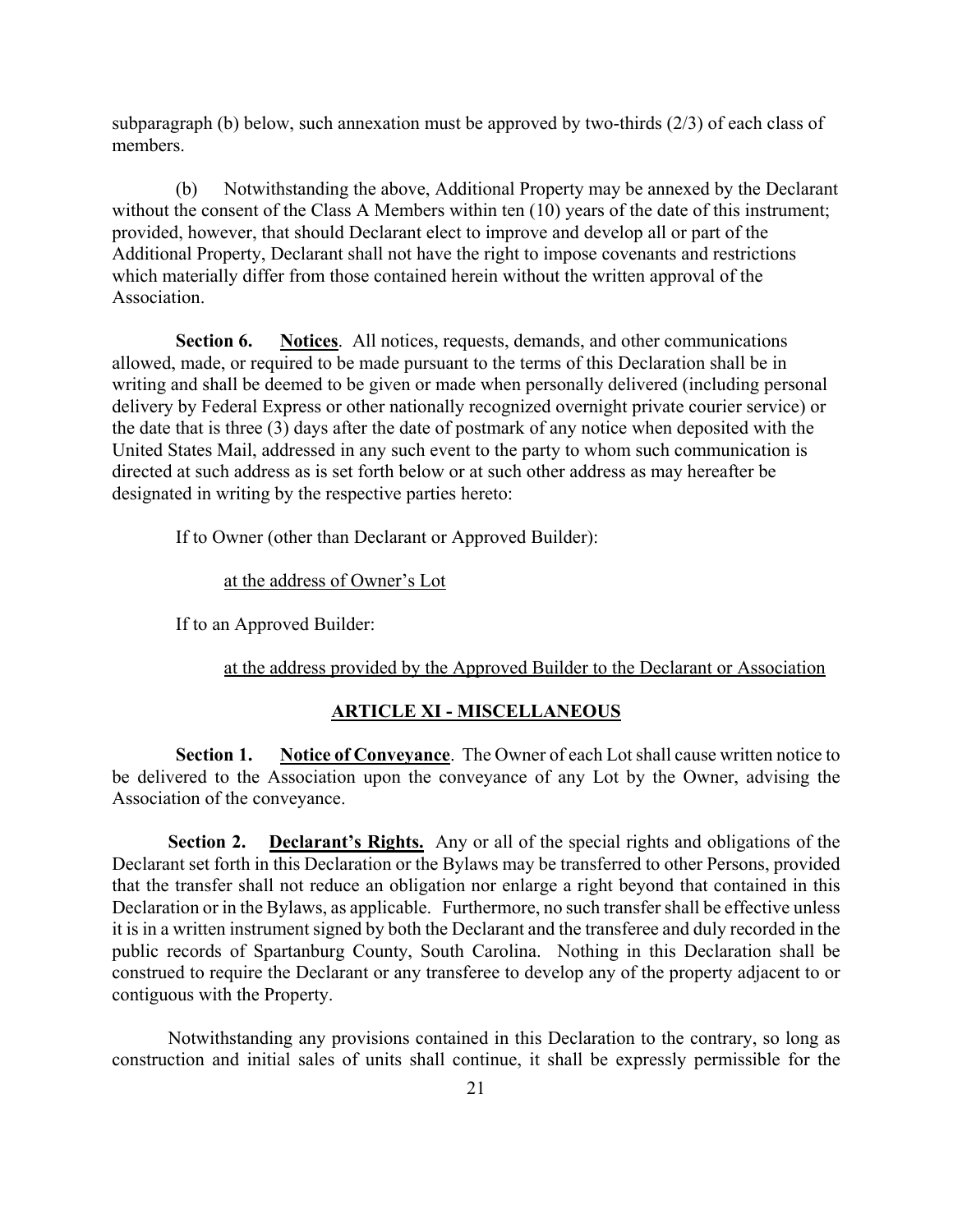Declarant and Approved Builders to maintain and carry on upon portions of the Common Area and public streets such facilities and activities as, in the sole option of the Declarant, may be reasonably required, convenient, or incidental to the construction or sale of such units, including, but not limited to business offices, signs, model units, sales offices, and rental units. The Declarant and Approved Builders authorized by Declarant shall have easements for access to and use of such facilities as well as vehicular access for construction along public streets. The right to maintain and carry on such facilities and activities shall include specifically, without limitation, the right to units owned by the Declarant and any common area or other facilities which may be owned by the Association, as models, sales offices, or rental units.

In addition, notwithstanding any contrary provision of this Declaration, the Bylaws, or any Association rules, the Declarant shall have the right to replat or revise the recorded plats relating to any portion of the Property without the consent of any Owner other than the Owner(s) of the Lots in which the boundaries are altered.

So long as Declarant owns Property within the Subdivision, Declarant may, without the express written consent of any Owner, the Board, the Association or the Architecture Review Committee, include in any contract or deed hereafter executed covering all or any portion of the Subdivision, any additional covenants or restrictions applicable to such lands, so long as they are consistent with and do not lower the standards set forth in this Declaration and do not violate any covenants or restrictions then in effect and recorded against the Subdivision. Further, the Declarant may make any amendments to the Declaration which are necessary to comply with the guidelines established by, or the requirements of, any governmental authority, title insurer or institutional lender without the express written consent of any Owner, the Association, the Board of Directors, or the Architecture Review Committee.

So long as the Declarant continues to have rights under this Article, no person or entity shall record any declaration of covenants, conditions and restrictions, or similar instrument affecting any portion of the Properties without Declarant's review and written consent. Any attempted recordation without compliance herewith shall result in such declaration of covenants, conditions and restrictions, or similar instrument being void and of no force and effect unless subsequently approved by written consent signed by the Declarant and recorded in the public records.

[Signature Page Below]